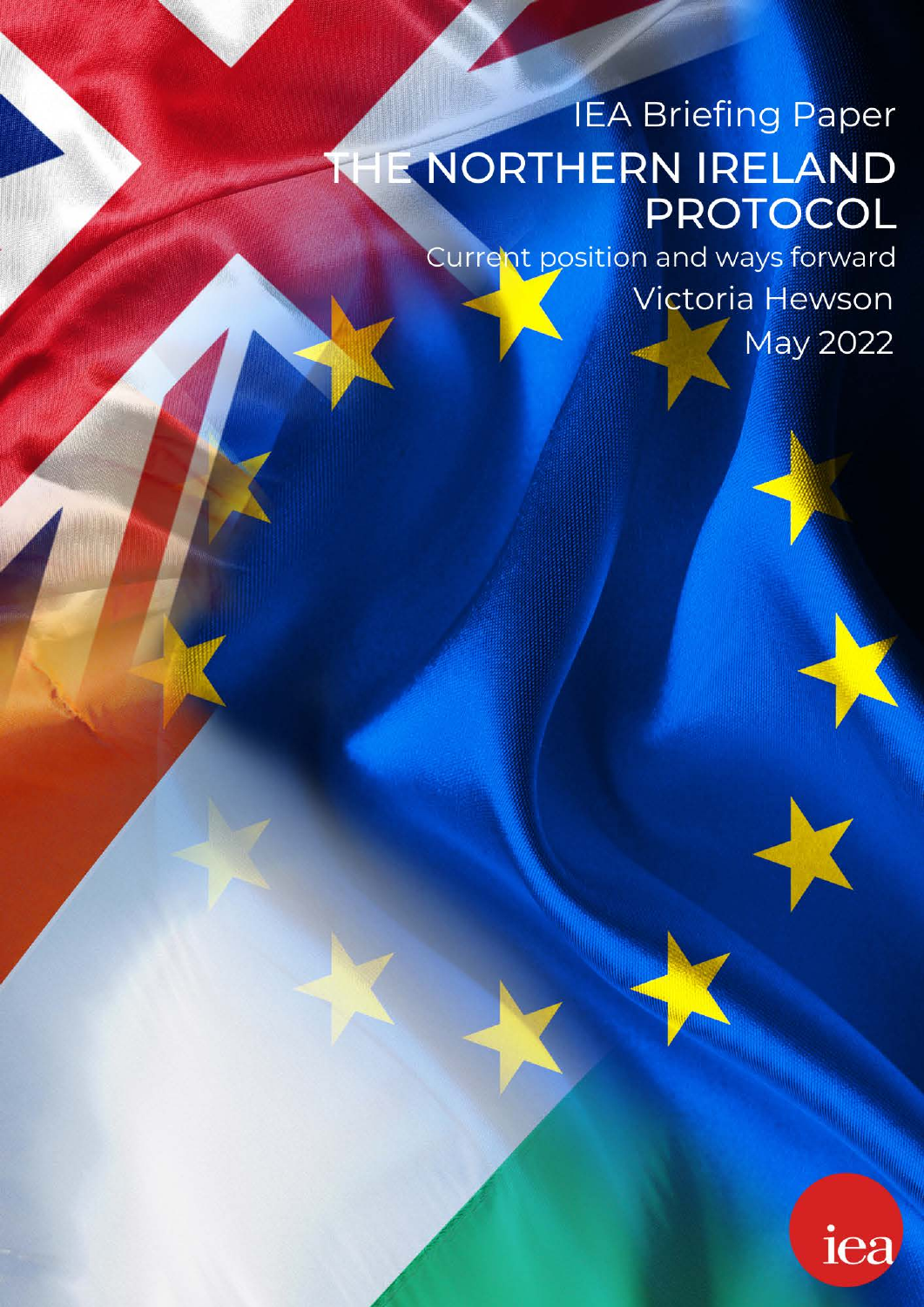# **About the author**

Victoria Hewson is Head of Regulatory Affairs at the Institute of Economic Affairs. A practising solicitor, she has specialised in commercial, technology and data protection matters across a range of sectors.

Victoria has published several papers for the IEA, including *Under Control – What HMRC can do to prepare and optimise customs processes for all outcomes* (2018), *Freedom to Flourish – UK regulatory autonomy, recognition, and a productive economy* (2018) and *Changing the rules: A unilateral approach to non-tariff barriers* (2022).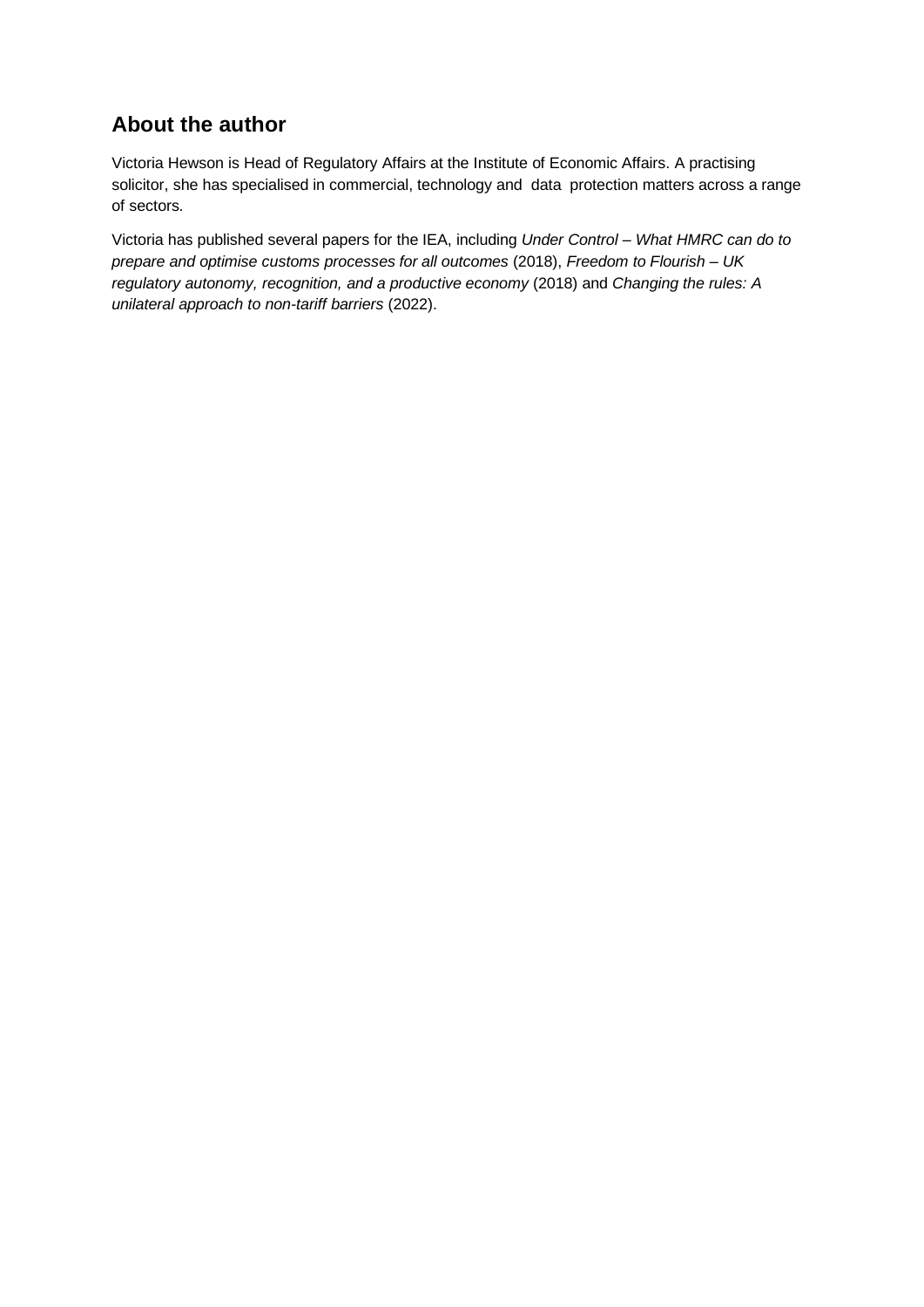# **The Northern Ireland Protocol: Current position and ways forward**

*Victoria Hewson, Head of Regulatory Affairs, Institute of Economic Affairs 16 May 2022*

#### **Summary**

- The Protocol on Ireland/Northern Ireland forms part of the Withdrawal Agreement which formalised the United Kingdom's exit from the European Union.
- Its stated intention was protection of peace and stability in Northern Ireland, which was considered to require trade between Northern Ireland and Ireland to continue without border checks or formalities. Northern Ireland continues to be effectively within the EU's single market for goods, which is protected by requiring customs declaration and regulatory formalities on goods from Great Britain at the ports of Northern Ireland.
- Single market rules therefore continue to have direct effect in Northern Ireland and burdensome requirements apply to movement of goods between two parts of the UK that are highly economically integrated.
- Economic and political disruptions have followed, culminating in the collapse of the Northern Ireland Executive and the refusal of the main Unionist party to re-enter government. Powersharing and other institutions of the Good Friday Agreement have ground to a halt. Available data suggest that there has been significant diversion of trade, an outcome that the European Commission is actively encouraging but that the Protocol expressly sought to avoid. In general, developments in practice, even with only partial implementation, indicate that key objectives of the Protocol are not being met.
- The UK put forward proposals to reform the Protocol in July last year and the EU responded in October with more limited proposals to adjust some elements of its implementation. The EU's proposals are conditional on full implementation of the Protocol (including the ending of grace periods that have mitigated its effects so far) and UK alignment with certain EU regulations.
- The two sides appear to be far apart but the EU should give active consideration to the UK's proposals, which are economically liberalising and seem more likely than the current form of the Protocol to achieve the parties' aims for peace and stability, while protecting the single market. In the absence of agreement, the UK could be justified in taking unilateral action to protect the Good Friday Agreement and the welfare of the people of Northern Ireland.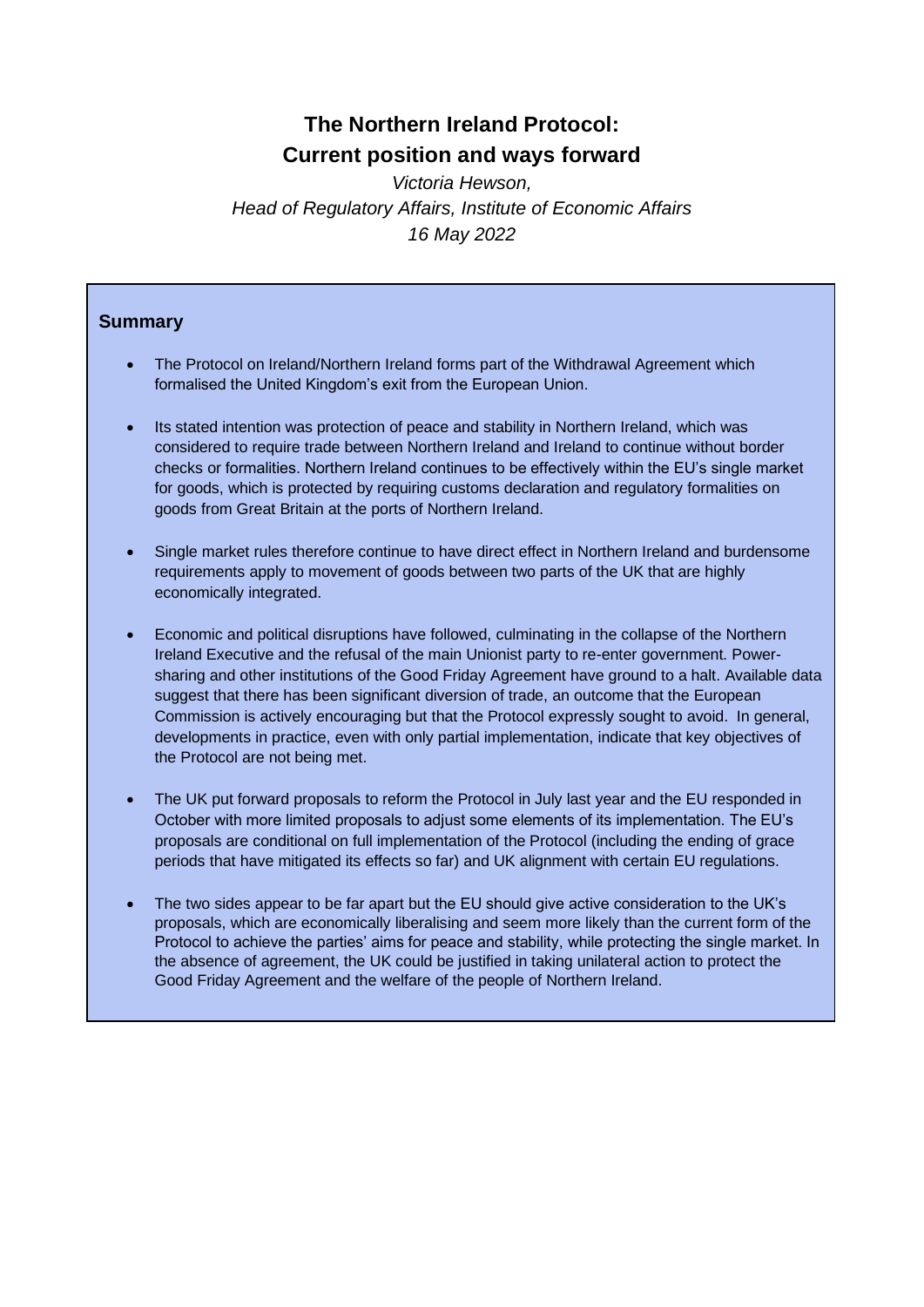#### **Introduction**

The Protocol on Ireland/Northern Ireland (the Protocol) was included in the Withdrawal Agreement between the UK and the EU with the stated objective of protecting peace in Northern Ireland (NI), and in particular the operation of the Belfast ('Good Friday') Agreement (GFA). It aimed to avoid customs and regulatory checks or controls and related physical infrastructure at the border between Ireland and NI, while also protecting the EU single market. At the same time, the parties intended to minimise the impact of the Protocol on everyday life in Ireland and NI, and to have regard to the importance of maintaining the integral place of NI in the United Kingdom's internal market<sup>1</sup>.

In practice, it has caused economic disruption and political instability. The NI Court of Appeal found that its implementation in law has suspended the parts of the Act of Union that promise equality in trade between Great Britain and Northern Ireland<sup>2</sup>. Early in 2022 the Democratic Unionist Party withdrew from the devolved government in NI, and implementation of the protocol by local agencies and officials has been beset with legal and political challenges<sup>3</sup>. This has destabilised the institutions of the GFA that the Protocol was designed to protect.

The macroeconomic effects of the Protocol have been difficult to separate from the effects of Brexit generally and the Covid pandemic. It is clear that the costs of dealing with the new trade barriers run into hundreds of millions of pounds and there are many reports of products becoming unavailable or more expensive, with little evidence so far that the benefits from continued participation in the single market outweigh such costs.

Since the Protocol was agreed, the UK and the EU have been working to implement it and manage its impacts, both through a dedicated joint committee and through unilateral measures.

The UK published proposals in July 2021 for what it considers to be a durable solution. This involved amending the Protocol in a way that the UK believes would avoid border controls between NI and Ireland, while protecting the single market and also respecting the constitutional integrity of the UK and the economic interests of NI. The EU responded in October 2021, with a much more limited and heavily conditioned set of proposed mitigations.

This briefing paper summarises the provisions and effects so far of the Protocol, then considers each side's proposals to improve it. Finally, it suggests how the British government could proceed.

#### **Background and content of the Protocol**

Under the Protocol, very broadly, Northern Ireland remains subject to EU single market regulation for goods, and to the EU customs code (the UCC). There are no tariffs or customs and regulatory controls between NI and Ireland or the rest of the EU. All goods placed on the market in NI must meet the EU's regulatory requirements and so goods brought from Great Britain (GB) must be declared and subjected to checks and testing in the same way as goods from a third country being imported into the EU. Restrictions and prohibitions under EU law apply to certain goods.

Tariffs are applicable to all goods that are 'at risk' of being moved onward to the EU (see below for how this is defined). As with all imports of goods into the EU, there are specific rules for food and agricultural goods (sanitary and phytosanitary or 'SPS' rules), parcels, personal baggage of travellers, and live animals (including pets and guide dogs).

As summarised by the European Commission: 'the external border of the Union's Single Market for goods and Customs Union has been established between Northern Ireland and Great Britain respective territories. This external border of the Union is managed and controlled by the UK authorities' (European Commission 2021b).

<sup>&</sup>lt;sup>1</sup> Recitals to Protocol on Ireland/Northern Ireland

<sup>&</sup>lt;sup>2</sup> Allister and Others v Secretary of State for Northern Ireland [2022] NICA 15

<sup>3</sup> <https://www.bbc.co.uk/news/uk-northern-ireland-56217647>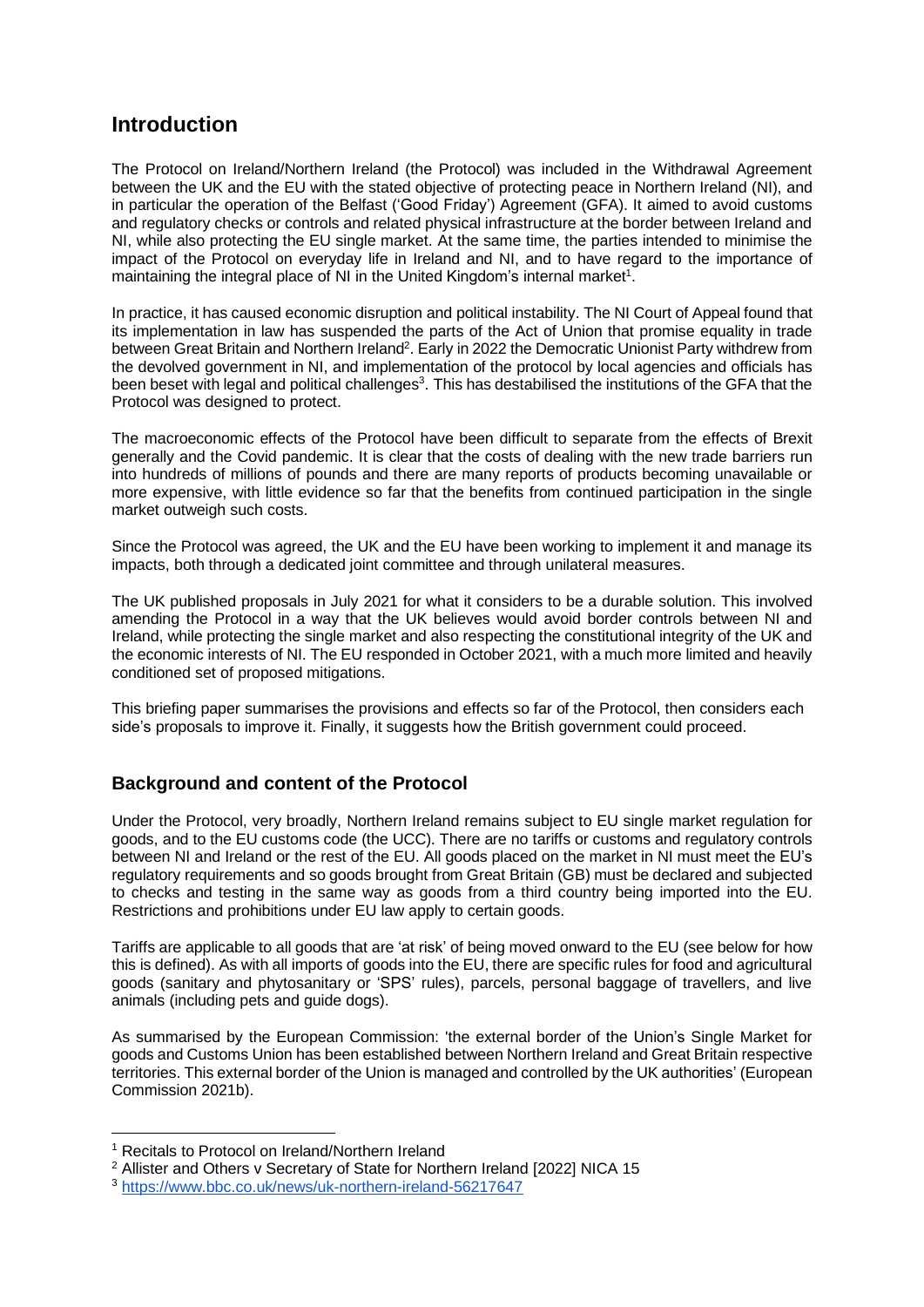As a result of the de facto continuation of NI in the EU single market and customs union, EU rules on competition, state aid and VAT also continue to apply in NI. To achieve all of this, the Protocol includes annexes of EU legislation that apply with direct effect in Northern Ireland. Such legislation is subject to automatic updating if the EU amends or replaces it. The UK government only has the right to be informed and discuss the matter<sup>4</sup>.

The European Commission has authority to supervise and bring action against the UK in respect of NI as if it were a member state, and the Court of Justice of the EU (CJEU) has jurisdiction over disputes about the application of the Protocol.

In recognition of the democratic deficit inherent in subjecting a territory to laws and enforcement by bodies in which it has no representation, the Protocol includes a mechanism for the Northern Ireland Assembly to vote periodically on its continuation. The first such vote is due in 2024<sup>5</sup>. The Protocol is overseen by a Joint Committee (JC) of the EU and the UK established under the Withdrawal Agreement. The Protocol also includes a Specialised Committee on NI to advise the JC and a Joint Consultative Working Group (JCWG), to act as a forum for consultation and exchange of information on the implementation of the Protocol<sup>6</sup>.

Article 6(2) of the Protocol provides that 'having regard to Northern Ireland's integral place in the UK's internal market, the Union and the UK should use their best endeavours to facilitate trade between Northern Ireland and other parts of the UK, in accordance with applicable legislation and taking into account their respective regulatory regimes as well as the implementation thereof.'

The Protocol was, of necessity, drafted in high level terms and set out a legal framework to be operationalised through more detailed arrangements to be agreed by the parties, acting through the JC.

As well as the economic provisions, intended to enable trade on the island of Ireland to continue with no additional formalities or checks, it includes a commitment by the UK and Ireland to maintain the Common Travel Area and commitments by the UK in respect of human rights in NI. NI also continues to participate in the EU's energy market.

The original version of the Protocol, agreed by then-prime minister Theresa May, included an obligation on the parties to use best endeavours to negotiate a replacement agreement. At that time the Protocol was known as 'the backstop', to apply in case no free trade agreement or other future relationship could be agreed between the UK and the EU. As renegotiated by the Johnson administration, the 'backstop' effect was removed, and while article 13.8 of the Protocol acknowledges the possibility that the Protocol could be superseded by a subsequent agreement, there is no duty on the parties actively to pursue such new agreement.

After the UK formally left the EU on 31 January 2020, there was an implementation period before the Protocol came into effect. During this time, a free trade agreement (the Trade and Cooperation Agreement, or TCA) was negotiated between the UK and the EU. The TCA provided for the elimination of tariffs between the UK and the EU. This significantly reduced the fiscal risk to the EU that the Protocol was intended to mitigate, as, other than in very limited scenarios, there would be no incentive to smuggle goods from GB to the EU via NI. However no regulatory alignment or recognition was agreed in the TCA so the EU has started to apply full third country regulatory requirements and checks (such as veterinary certification and border checks) on imports from GB.

During the Implementation Period, the Joint Committee agreed the matters delegated to it by the Protocol, such as the criteria for goods to be considered 'not at risk'. As these important matters were only agreed days before the Protocol and the TCA came into effect, 'grace periods' were put in place during which certain rules would be relaxed or suspended for qualifying businesses for the agreed period.

<sup>4</sup> Article 13.4 of the Protocol

<sup>5</sup> Article 18 of the Protocol

<sup>6</sup> Articles 14 and 15 of the Protocol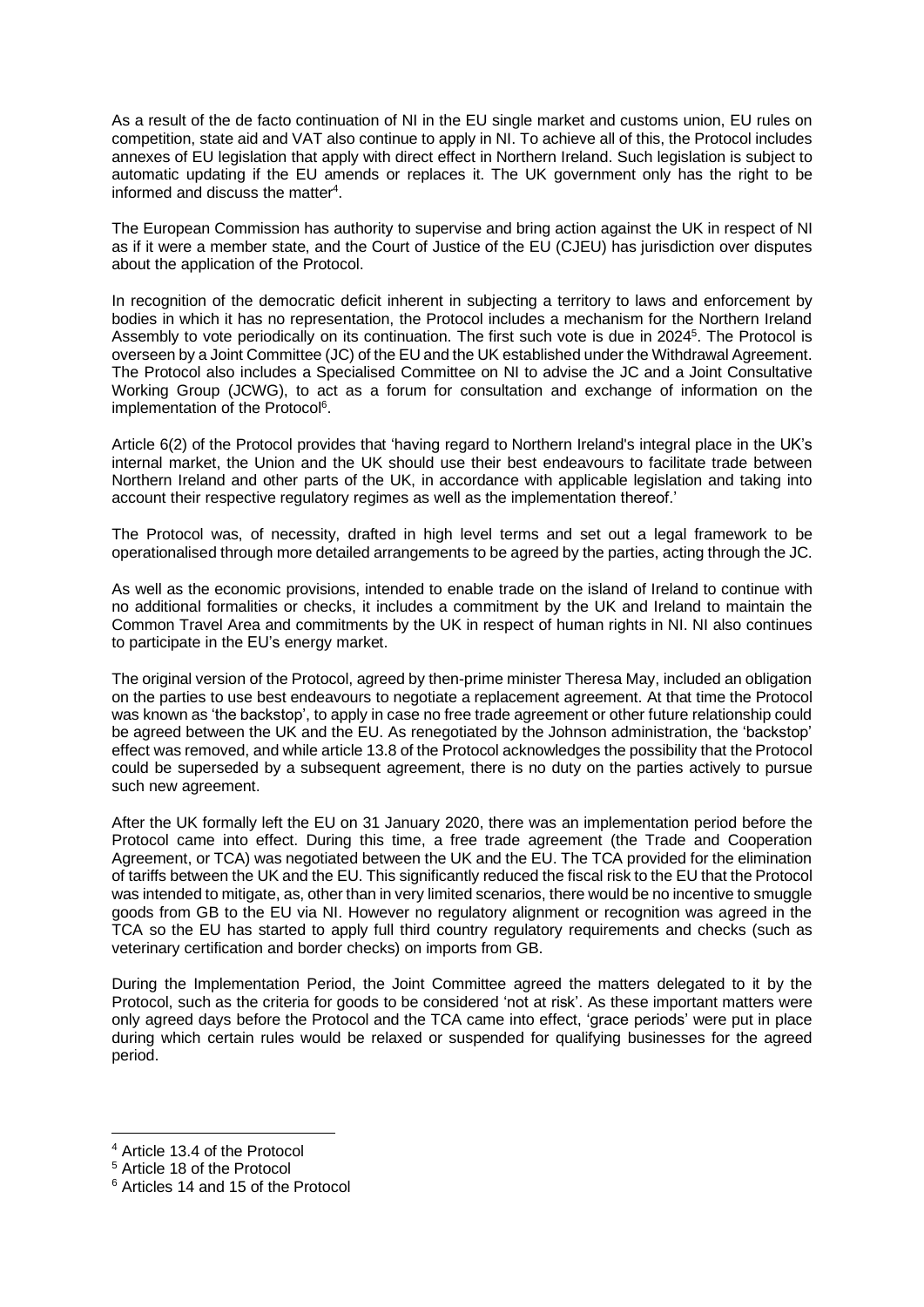Movement of goods from NI to GB is not subject to customs requirements and regulatory checks as the UK decided not to impose them. Technically, the UCC (which applies in Northern Ireland) would require the submission of export declarations, however the EU agreed that it would not require it, and the UK could collect 'equivalent information' from shipping manifests and similar. Some technical requirements apply in limited circumstances, for example to prevent trade in endangered species<sup>7</sup>.

The UK also decided not to require customs and regulatory formalities on imports to GB from Ireland, as this would have arbitrary and distortive effects on trade from NI to GB, some of which is routed via ports in Ireland. Risk-led market surveillance measures are in place to counter possible smuggling via Ireland of goods to which UK tariffs should apply.

# *'At risk' goods*

Technically, Northern Ireland is not in the EU customs union; nominally, in law, it remains in the UK customs area. To protect the EU from goods that do not meet the rules of origin in the Trade and Cooperation Agreement being imported into the single market via NI, evading the EU's tariffs, only goods that are not 'at risk' of onward transit to the EU qualify for tariff-free import from GB to NI. All goods must be declared  $-$  but the applicable EU tariff must be paid (to the UK $\delta$ ) only on at risk goods.

Under the terms of the Protocol, all goods are to be treated as 'at risk' unless they are (a) not subject to commercial processing in NI, and (b) meet such other criteria agreed by the  $JC<sup>9</sup>$ .

Before the Protocol came into effect, the JC agreed on what would constitute 'commercial processing' and the tariff rates that (if not intended for commercial processing) would be deemed to render a good at risk (as there could be an incentive to smuggle it). Goods brought from Great Britain are not at risk if the applicable EU tariff would be zero or if the importer is registered to a trusted trader scheme. For goods brought from outside of both GB and the EU, goods will be not at risk if either the EU's tariff is equal to or less than the UK's, or, if the importer is a trusted trader, the difference between the UK's and the EU's tariff is less than 3%.

The trusted trader benefits do not apply to goods subject to trade defence measures adopted by the EU. Trusted trader status, which broadly requires a business to have a good record of compliance and commit to supply chain transparency, is only available to businesses established in NI or with customs operations located in NI<sup>10</sup>[.](https://02077998900-my.sharepoint.com/personal/vhewson_iea_org_uk/Documents/NIP%20Briefing%2015042022.docx#_ftn8)

In effect, the authorisation process allows registered traders in NI who will not be carrying out commercial processing to have their goods treated as 'not at risk'. They will not have to pay any tariffs at all if the goods come from GB, or, if the goods come from neither the UK nor the EU, only the applicable UK tariff will be due.

At the same time, any goods subject to commercial processing (apart from exempted processing concerning food and feed supply, construction, health care and not-for-profit activities) are still considered at risk and buyers in NI must pay the EU's tariffs to bring them from GB. They may be able to claim back any duty paid, subject to state aid limits. To reiterate, all goods, whether at risk or not, must be declared. Their 'risk' status only determines whether and which tariffs must be paid.

 $<sup>7</sup>$  This too could come under pressure in coming months as the UK proposes to cease recognition of</sup> EU rules and conformity assessment – so that CE marked goods will no longer be lawfully placed on the UK market (unless also marked with the UK's UKCA mark).

<sup>&</sup>lt;sup>8</sup> The EU is not concerned about receiving revenue from this trade, only about removing incentives to evasion.

<sup>9</sup> Article 5 of the Protocol

<sup>&</sup>lt;sup>10</sup> Decision of the Withdrawal Agreement Joint Committee on the determination of goods not at risk 17 December 2020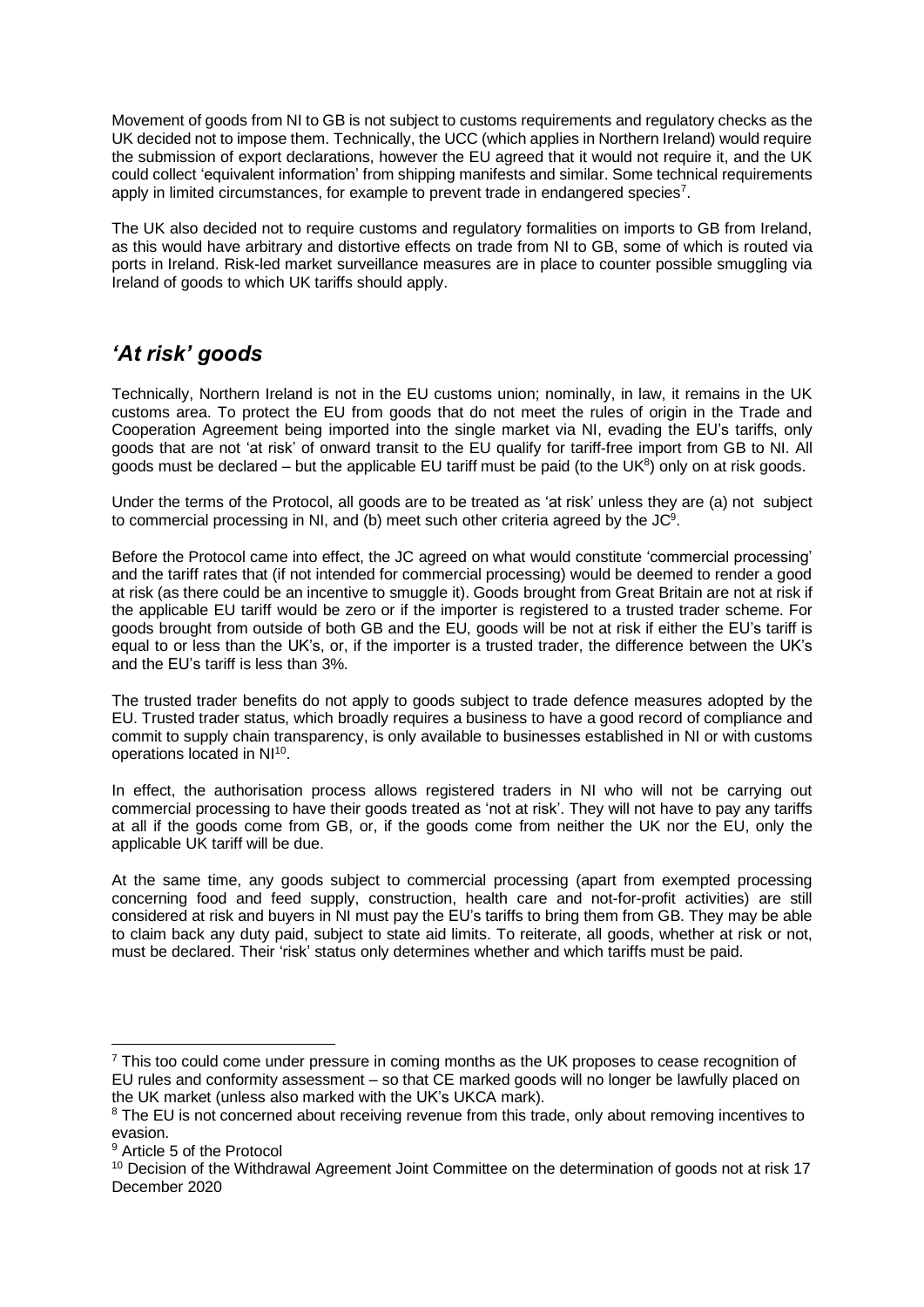#### *Grace periods*

In December 2020, in addition to the relaxation of export declaration requirements, grace periods in respect of food, medicines and parcels were put in place. These applied to certain customs and regulatory matters to allow the continued supply of important goods and parcels from GB to NI (GB is by far NI's biggest source of food and medicines, and indeed all goods brought into the territory<sup>11</sup>). The EU expected that these grace periods would come to an end by the end of the specified periods of between three and 12 months, by which time either NI customers would have found alternative suppliers in Ireland or elsewhere in the EU, or found ways to comply with the new regulatory requirements.

Meanwhile, the UK government set up the Trader Support Service (TSS) to facilitate importers in NI and their suppliers in GB to submit declarations for goods moving between GB and NI.

In practice, even with the grace periods and other devices, and despite the assistance of the Trader Support Service, the Protocol has caused serious disruptions to the economy and inhabitants of NI.

The UK unilaterally extended the grace periods, when it became clear that full implementation on the availability and costs of food and medicines in NI, and the ability of families and small businesses to send parcels between GB and NI would have material negative effects.

The EU began proceedings against the UK for violations of the Protocol in June 2021. It then halted proceedings in July 2021, following the publication of the UK's Command Paper (see below), in recognition of the need for both sides to devote efforts to addressing the acknowledged problems.

### *Article 16*

Article 16 of the Protocol sets out 'safeguard' provisions that include the right for a party to take 'appropriate' unilateral measures if the application of the Protocol 'leads to serious economic, societal or environmental difficulties that are liable to persist, or to diversion of trade'. Informally, giving notice of intention to take such measures has become known as 'triggering article 16'<sup>12</sup>. Safeguard measures are to be restricted in scope and duration to 'what is strictly necessary in order to remedy the situation' and should prioritise 'such measures as will least disturb the functioning' of the Protocol. If a safeguard measure taken by one party creates an 'imbalance' between the rights and obligations of the parties, the other party may take such 'proportionate rebalancing measures as are strictly necessary to remedy the imbalance', also prioritising measures that will least disturb the functioning of the Protocol<sup>13</sup>.

Article 16 requires the party that wishes to rely on it to give the other party one month's notice of its intention to take unilateral steps, and set up a process of consultation to try to avoid them. Disputes on matters such as whether the article 16 threshold has been reached, or the appropriateness of the parties' responses are subject to the dispute settlement process provided for under the Withdrawal Agreement, which could culminate in arbitration and judgment by the CJEU if matters of EU law fall to be determined.

The UK considers that the diversion of trade, economic disturbances and political upheaval in NI meet the criteria for giving notice and unilaterally suspending economic aspects of the Protocol (HM Government 2021). However, triggering article 16 only commences a process. While parts of the Protocol that are causing disruption could be suspended, it is not necessarily a route to a durable solution as it is intended to be a temporary response, with business as usual under the terms of the Protocol resuming when those circumstances have abated. It also depends on the outcome of negotiations and potential arbitration, so could cause protracted uncertainty.

<sup>11</sup> [https://www.nisra.gov.uk/sites/nisra.gov.uk/files/publications/Overview-of-NI-Trade-October-](https://www.nisra.gov.uk/sites/nisra.gov.uk/files/publications/Overview-of-NI-Trade-October-2021.pdf)[2021.pdf](https://www.nisra.gov.uk/sites/nisra.gov.uk/files/publications/Overview-of-NI-Trade-October-2021.pdf)

 $\frac{12}{12}$  The EU has already triggered article 16, when, in 2021 it gave notice that it would be suspending free movement of vaccines across the Irish border to protect its own supplies. It quickly withdrew the notice, in the face of an outcry, not just from the UK but from member states including Ireland. <sup>13</sup> Article 16 of the Protocol.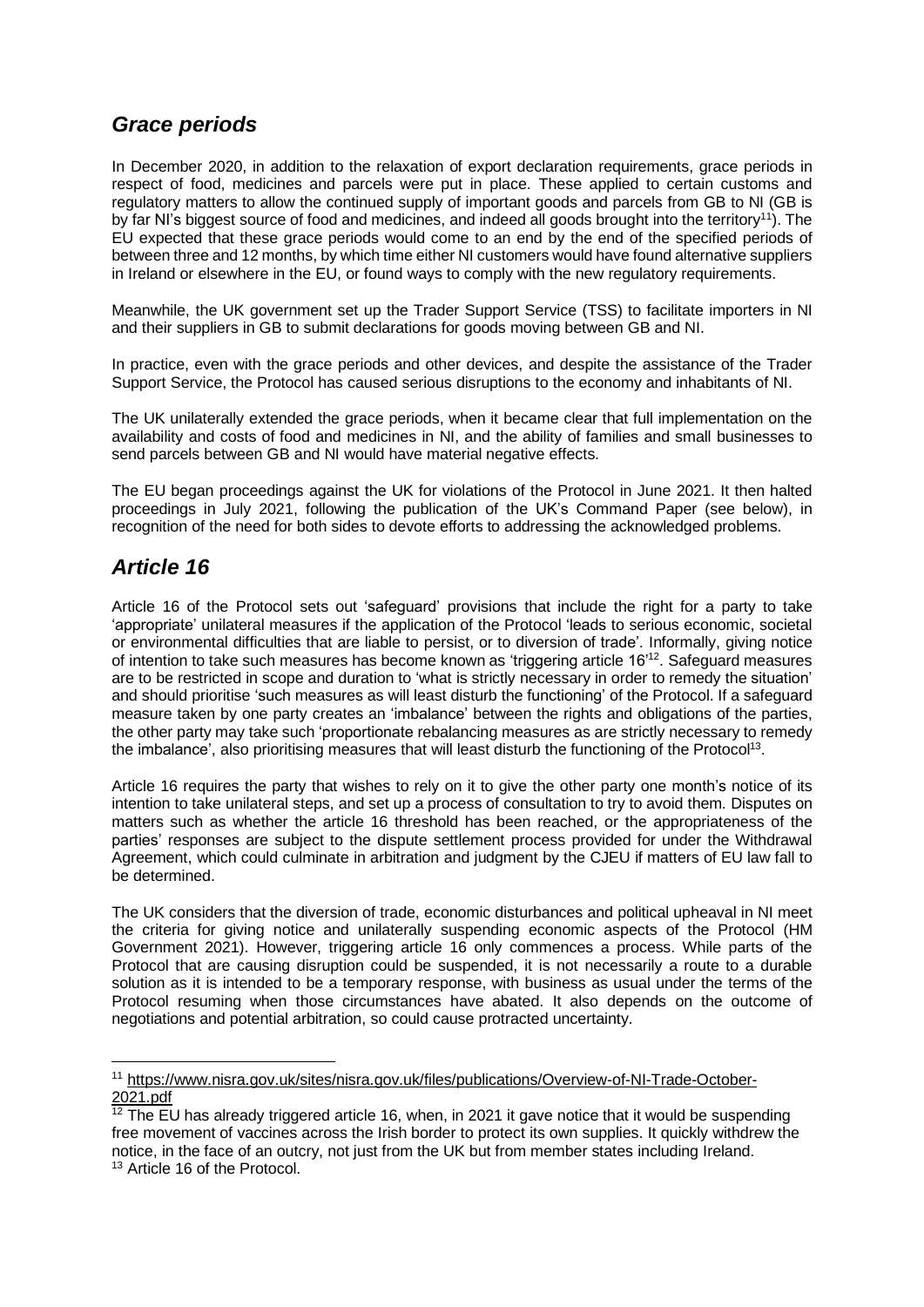## *The operation of the Protocol in practice*

This section summarises some of the key data on the economic effects of and responses to the Protocol. Since it came into effect on 31 December 2020:

- The UK government is spending £360 million establishing and operating the Trader Support Scheme in its first two years, a further £150 million on digital agri-food certification and tens of millions more in related funding to the NI Executive (HM Government 2021). TSS comprises a portal for businesses to access the HMRC systems for customs declarations, and support such as a call centre and a 'customs academy' to train users. The UK government has funded this so far but has not committed to do so indefinitely, and if TSS is to continue, it may have to be funded directly by traders, or by the NI government.
- The introduction of international trade formalities to high frequency domestic transactions that were not optimised or organised to minimise exposure to the EU's external trade barriers was pronounced. In January to March 2021, checks on goods from GB at the ports in NI represented approximately 20% of all checks carried out at the EU's borders and more than any single member state, despite NI's population comprising just 0.5% of that of the EU (HM Government 2021).
- The Central Statistics Office of Ireland reported that imports from Northern Ireland in the first eleven months of 2021 increased by €1,440 million (+64%) to €3,679 million when compared with January to November 2020 and exports to Northern Ireland were  $\epsilon$ 3,305 million in the period January to November 2021, an increase of €1,078 million (+48%) on the same period in 2020<sup>14</sup> .
- Data available from the Northern Ireland Statistics and Research Authority to date indicate that trade between NI and Ireland remained stable year on year between 2020 and 2021<sup>15</sup> (notably during the pandemic shutdowns, when international trade in general was sharply down) while trade between GB and NI fell during the same period<sup>16</sup>.
- The UK government's Command Paper cited a 40% year on year increase in Ireland's exports to NI in 2021 in support of its contention that the trade diversion criteria for triggering article 16 have been met, and to make the case to the EU for a negotiated solution based on the UK's proposals (HM Government 2021).
- Economist Esmond Birnie estimated that the cost of the Protocol to NI so far has been £850 million per year<sup>17</sup>

<sup>14</sup> CSO statistical release, 17 January 2022

<https://www.cso.ie/en/releasesandpublications/er/gei/goodsexportsandimportsnovember2021/> <sup>15</sup>NISRA UK Regions Imports and Exports of Goods by Country and World Region <https://uktradeingoodsmap.nisra.gov.uk/?reporter=NI&partner=IE&commodity&year=2021>

<sup>16</sup>NISRA Northern Ireland Broad Economy Sales and

Exports Statistics: Trade in Goods and Services Results 2020 [https://www.nisra.gov.uk/sites/nisra.gov.uk/files/publications/BESES-Trade-in-Goods](https://www.nisra.gov.uk/sites/nisra.gov.uk/files/publications/BESES-Trade-in-Goods-and-Services-Publication-2020.pdf)[and-Services-Publication-2020.pdf](https://www.nisra.gov.uk/sites/nisra.gov.uk/files/publications/BESES-Trade-in-Goods-and-Services-Publication-2020.pdf)

<sup>17</sup>News Letter 12 August 2021 *Esmond Birnie: The Irish Sea border is costing Northern Ireland £850m a yiear* [https://www.newsletter.co.uk/news/opinion/columnists/esmond-birnie-the-irish-sea-border-is](https://www.newsletter.co.uk/news/opinion/columnists/esmond-birnie-the-irish-sea-border-is-costing-northern-ireland-ps850m-a-year-3344732)[costing-northern-ireland-ps850m-a-year-3344732](https://www.newsletter.co.uk/news/opinion/columnists/esmond-birnie-the-irish-sea-border-is-costing-northern-ireland-ps850m-a-year-3344732)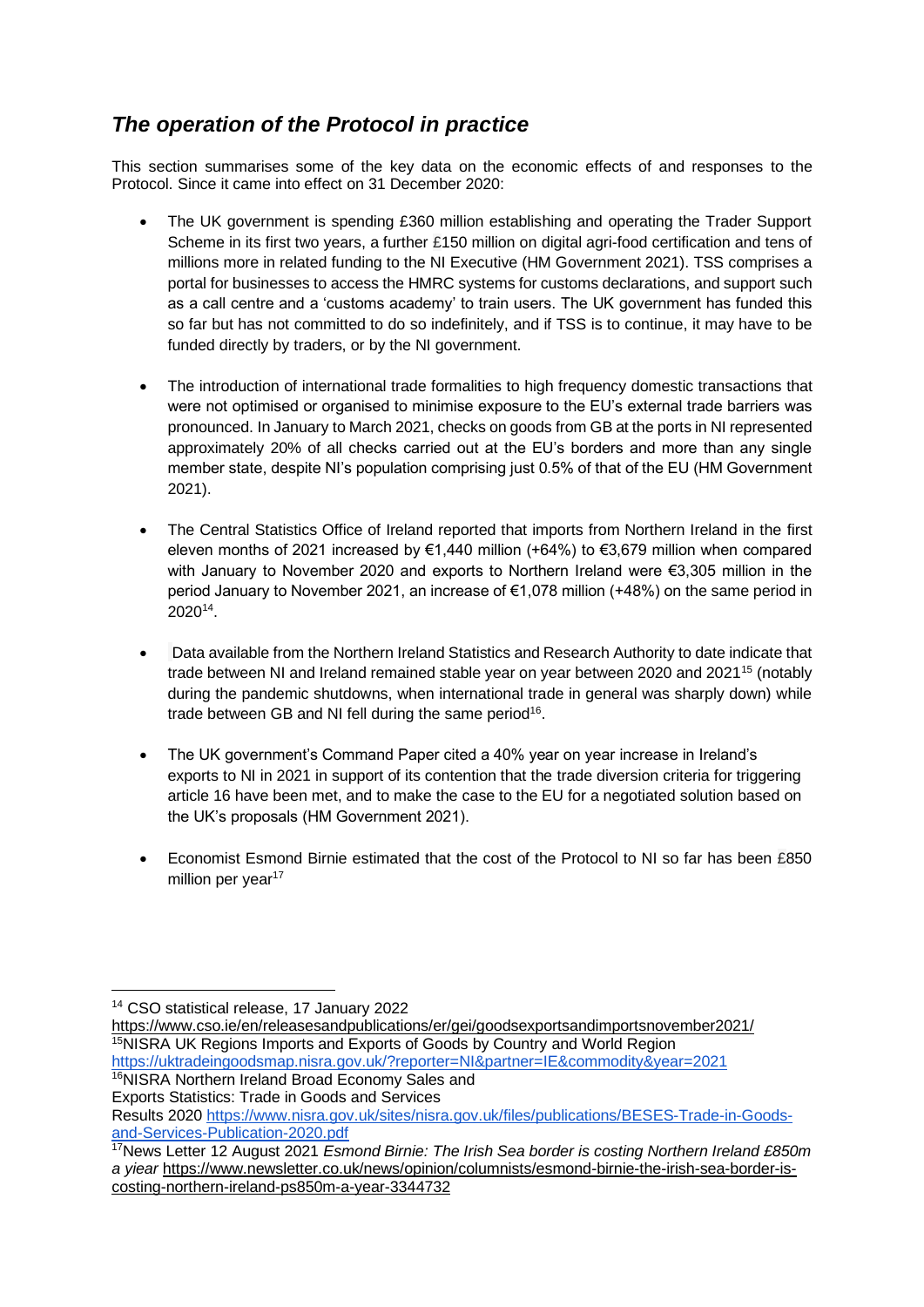- Supplies of specialist goods imported and sold by small retailers, such as kosher food, have been particularly disrupted<sup>18</sup>.
- Inflation in NI seems to be running at a higher rate than in the rest of the UK, though this could be caused by a number of factors (Patel 2022). The business sentiment indicators for April 2022 from the Markit Purchasing Managers Index show firms in NI reporting the biggest increases in operating costs, prices charged and backlogs of work in the UK. Ni firms were the least optimistic about the year ahead<sup>19</sup>.
- The Commission's response to the Command Paper claimed that the British government had 'not provided any concrete economic evidence nor substantiated the precise difficulties faced resulting from the implementation of the agreed solution which would outweigh the benefits and opportunities that Northern Ireland business has by remaining de facto part of the Union's Single Market for goods and are confirmed by a majority of Northern Ireland businesses' (European Commission 2021b). However the Commission based this assertion on polling data that do not seem to support its argument. The proportion of businesses reporting difficulties declining from 41% to 32% between 2020 and 2021, with only 29% reporting that their business has adapted well is not a strong sign that the problems with the Protocol will disperse over time, especially as the polling was based on the current partial implementation which the Commission wishes to complete. 67% of surveyed businesses believed that NI's status post-EU Exit presents opportunities for the region, but respondents could agree that the arrangement presents opportunities, without necessarily accepting or understanding the associated costs.
- The EU's position is that such costs should be temporary, as supply chains will orient away from GB, and costs will be outweighed by NI's unique access to both the EU and (for exports) UK markets. Modelling by economists at the University of Strathclyde has cast doubt on this. It found that

'due to larger trade barriers for goods imports from GB, NI firms will substitute intermediate demand for GB inputs with inputs from the rest of the world (ROW) (including the EU) [whether or not tariffs are applicable]. Thus, the ability of substituting GB intermediate inputs and goods for the ROW/EU is crucial for the ability of NI to take advantage of the special trading arrangement. However, under no reasonable circumstances do we find that this could lead to a full compensation of the loss of GDP caused by the introduction of trade restrictions. Hence, there appears to be no evidence that the NP allows NI to enjoy 'the best of both worlds' (Duparc-Portier & Figus  $2021$ )<sup>20</sup>.

• An audit by the Commission of the UK's implementation of Sanitary and Phytosanitary measures controls found that the systems so far put into place are 'not fit for purpose, [do] not comply with EU rules and cannot provide sufficient assurances that only compliant animals and goods are permitted to enter the EU SPS area through the designated border control posts in Northern Ireland.' (European Commission 2022). The audit report listed what the authors considered to be widespread non-compliance including under-resourcing of border control points, lack of watertight systems, and failure to enforce labelling requirements.

<sup>19</sup> NatWest UK Regional PMI 9 May 2022

<sup>18</sup> BBC News 9 July 2021 *Brexit: NI Jewish community 'at risk' over chilled meat ban* <https://www.bbc.co.uk/news/uk-northern-ireland-57765223>

[https://www.markiteconomics.com/Public/Home/PressRelease/872bd423001e4a22bd903159151ecc5](https://www.markiteconomics.com/Public/Home/PressRelease/872bd423001e4a22bd903159151ecc59) <u>[9](https://www.markiteconomics.com/Public/Home/PressRelease/872bd423001e4a22bd903159151ecc59)</u>

 $^{20}$  Such significant diversion of trade to Ireland and the rest of the EU would also surely add further weight to the case for emergency measures under article 16.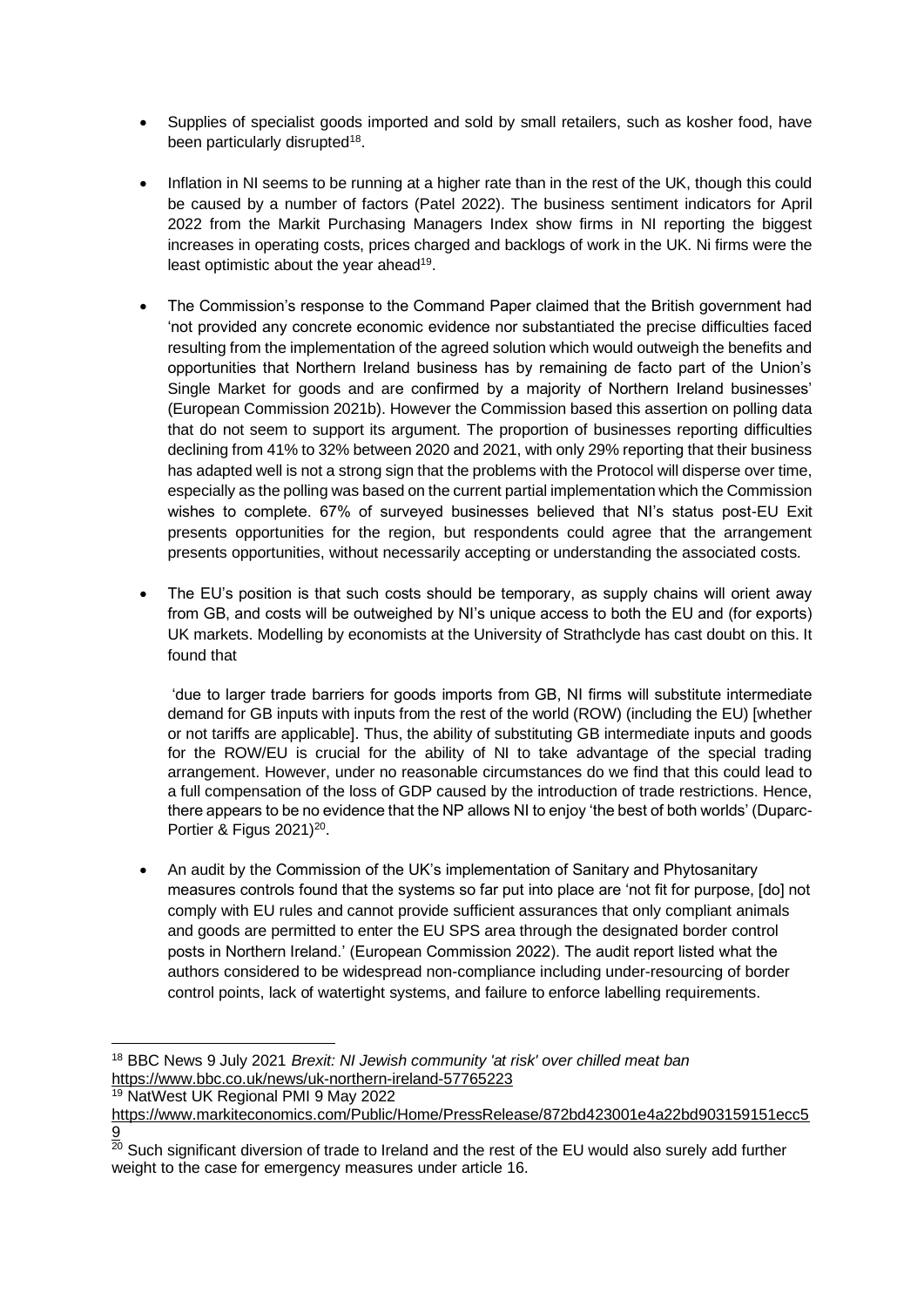The report concluded that 'the Commission does not have confidence that the United Kingdom authorities can guarantee that such goods are only supplied to the listed supermarkets in Northern Ireland and are not marketed outside Northern Ireland'. It did not, however, include any evidence of unauthorised SPS goods from NI being found in Ireland or elsewhere in the EU.

Parties in NI that had strongly supported 'rigorous implementation' of the Protocol have recognised the economic and political difficulties that even partial implementation has caused, and now seek agreed reforms to mitigate its effects $21$ .

# **UK Proposals**

In July 2021 the UK published a Command Paper setting out proposals for substantially renegotiating the institutional framework and the parts of the Protocol relating to trade in goods. The stated objectives are:

- First, removing 'the burdens on trade in goods within the UK while managing the real risks to the EU Single Market';
- Second, 'ensuring that businesses and consumers in Northern Ireland can continue to have normal access to goods from the rest of the UK; and
- Third, normalising 'the governance basis of the Protocol so that the relationship between the UK and the EU is not ultimately policed by the EU institutions including the Court of Justice'. (HM Government 2021).

The proposals for trade in goods are built on the premise, already accepted in the Protocol as it stands, that different processes should apply to goods brought to Northern Ireland from Great Britain based on their intended destination and the risk that they pose to the single market. It is also intended that the proposed amendments would continue to support a system with no need for infrastructure or checks at the international border between Ireland and NI. Proposals for particular areas are described in the following sections.

# *Customs*

On customs, the UK proposed that rather than all goods being declared in full conformity with the UCC, traders could instead make a simple declaration that the final destination of their goods is NI. Full customs formalities would still be required for goods moving onward to Ireland or another member state, and the UK would apply and enforce them. All traders would be required to register with a 'light touch' scheme to enable checks and controls to be carried out to ensure that goods were being correctly differentiated and declared.

Rather than a complex mechanism to determine whether tariffs are payable, by default no tariffs would be applicable on goods from GB, other than those declared for onward transit to the EU.

There would also be a complete elimination of declaration and information requirements on goods moving from NI to GB.

<sup>&</sup>lt;sup>21</sup> See for example this discussion on Twitter with Alliance Party leader Naomi Long [https://twitter.com/naomi\\_long/status/1490363841154277380.](https://twitter.com/naomi_long/status/1490363841154277380) Even Sinn Fein have stated that 'solutions' are required [https://news.sky.com/story/sinn-fein-accuses-uk-government-of-holding](https://news.sky.com/story/sinn-fein-accuses-uk-government-of-holding-people-of-northern-ireland-to-ransom-as-dup-reiterates-protocol-must-be-removed-12609407)[people-of-northern-ireland-to-ransom-as-dup-reiterates-protocol-must-be-removed-12609407](https://news.sky.com/story/sinn-fein-accuses-uk-government-of-holding-people-of-northern-ireland-to-ransom-as-dup-reiterates-protocol-must-be-removed-12609407) .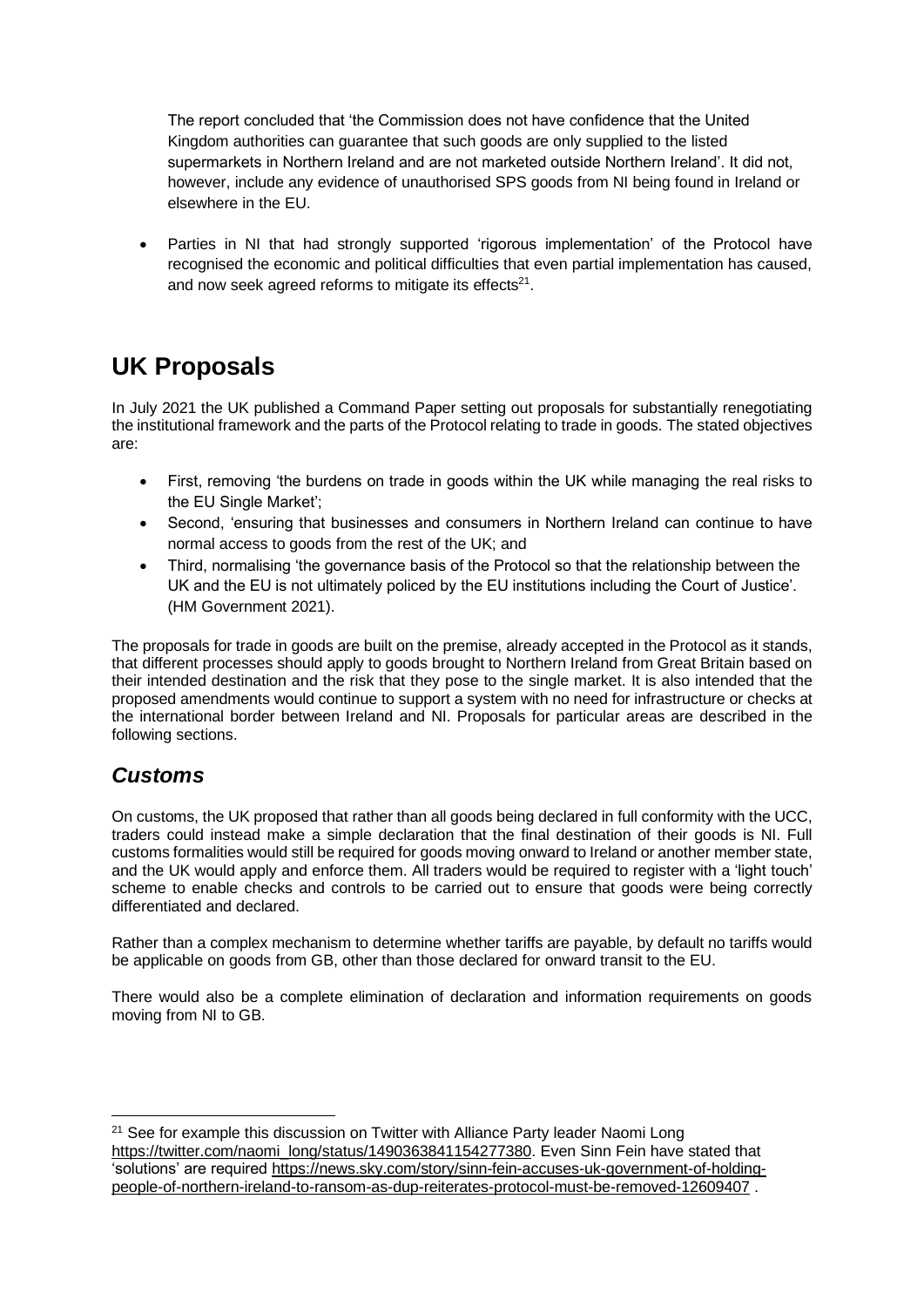# *Regulation*

The UK proposed that Northern Ireland would be a dual regulatory zone, where manufactured and SPS goods should be able to circulate in NI if they meet either UK or EU rules. As with customs, only those goods declared for onward transit to the EU would undergo the EU's checks and certification requirements.

Stricter measures would be maintained for live animals, and the UK remains open to an SPS agreement with the EU which may identify 'areas of significant difference where the level of risk-based controls may need to be higher'. The UK is open to including medicines within the dual regulatory zone for manufactured goods or excluding them from the Protocol entirely with UK-regulated medicines only to be available in NI.

### *Assurance and enforcement*

All of this would be backed by comprehensive data sharing and risk and intelligence-based checks and monitoring. Particularly strong oversight would be applied to SPS goods with supply chain visibility, labelling requirements to ensure UK only sales, increased market surveillance and penalties for noncompliant traders who move UK only goods across the border to Ireland. The UK has also accepted that specific provision may be needed for oversight on medicines and a small number of other key sectors.

## *Subsidy control*

Article 10 of the protocol applies EU state aid law (including for example prior authorisation requirements and the jurisdiction of the CJEU) to 'measures which affect that trade between Northern Ireland and the Union which is subject to this Protocol'. The meaning of 'affect that trade' has given rise to legal uncertainty as to, for example, whether subsidies to businesses in GB would be caught if they supply goods to NI, or whether service providers in NI (not subject to the Protocol) who work with goods suppliers (who are subject to the Protocol) would be covered. The EU made a declaration on the interpretation of article 10 before the Protocol came into effect<sup>22</sup>, which sought to limit its application to state aid with a genuine and direct link to NI and substantiated, foreseeable effect on trade between NI and the EU. In practice it is clear that the Commission does not consider that this declaration has any limiting effect on the application of state aid law<sup>23</sup> so the uncertainty persists, and has already given rise to litigation in GB<sup>24</sup>.

The Protocol was drafted in uncertainty as to what wider controls on state aid might eventually be agreed and, eventually, the Trade and Cooperation Agreement included provision on subsidy control that the EU finds satisfactory for the rest of the UK. The British government therefore proposed that article 10 is no longer required at all and the UK's national subsidy control regime (as laid out in the Subsidy Control Bill currently before Parliament) should apply in Northern Ireland. The Command Paper also envisaged some enhanced rights of referral or consultation for the EU in relation to 'subsidies of significant scale relating directly to Northern Ireland'. Some experts in the field have welcomed this proposal as 'capable of providing a fairer, more reasonable and sustainable basis for dealing with subsidy competition between Northern Ireland and the EU than Article 10'25.

<sup>&</sup>lt;sup>22</sup>[https://assets.publishing.service.gov.uk/government/uploads/system/uploads/attachment\\_data/file/9](https://assets.publishing.service.gov.uk/government/uploads/system/uploads/attachment_data/file/946286/Unilateral_declarations_by_the_European_Union_and_the_United_Kingdom_of_Great_Britain_and_Northern_Ireland_in_the_Withdrawal_Agreement_Joint_Committee_on_Article_10_1__of_the_Protocol.pdf) 46286/Unilateral declarations by the European Union and the United Kingdom of Great Britain [\\_and\\_Northern\\_Ireland\\_in\\_the\\_Withdrawal\\_Agreement\\_Joint\\_Committee\\_on\\_Article\\_10\\_1\\_\\_of\\_the\\_](https://assets.publishing.service.gov.uk/government/uploads/system/uploads/attachment_data/file/946286/Unilateral_declarations_by_the_European_Union_and_the_United_Kingdom_of_Great_Britain_and_Northern_Ireland_in_the_Withdrawal_Agreement_Joint_Committee_on_Article_10_1__of_the_Protocol.pdf) [Protocol.pdf](https://assets.publishing.service.gov.uk/government/uploads/system/uploads/attachment_data/file/946286/Unilateral_declarations_by_the_European_Union_and_the_United_Kingdom_of_Great_Britain_and_Northern_Ireland_in_the_Withdrawal_Agreement_Joint_Committee_on_Article_10_1__of_the_Protocol.pdf)

<sup>23</sup> George Peretz QC *EU Commission issues "Notice to Stakeholders" on Brexit and State aid* 21 January 2021 [https://eurelationslaw.com/blog/eu-commission-issues-notice-to-stakeholders-on-brexit](https://eurelationslaw.com/blog/eu-commission-issues-notice-to-stakeholders-on-brexit-and-state-aid)[and-state-aid](https://eurelationslaw.com/blog/eu-commission-issues-notice-to-stakeholders-on-brexit-and-state-aid)

<sup>&</sup>lt;sup>24</sup> R(British Sugar) v Secretary of State for International Trade[2022] EWHC 393 (Admin)

<sup>25</sup> G. Peretz QC and J. Webber *The UK's Proposed Revisions to Article 10 of the Northern Ireland Protocol: a Sensible Basis for Negotiation* 2 September 2021 [https://eurelationslaw.com/blog/the-uks](https://eurelationslaw.com/blog/the-uks-proposed-revisions-to-article-10-of-the-northern-ireland-protocol-a-sensible-basis-for-negotiation)[proposed-revisions-to-article-10-of-the-northern-ireland-protocol-a-sensible-basis-for-negotiation](https://eurelationslaw.com/blog/the-uks-proposed-revisions-to-article-10-of-the-northern-ireland-protocol-a-sensible-basis-for-negotiation)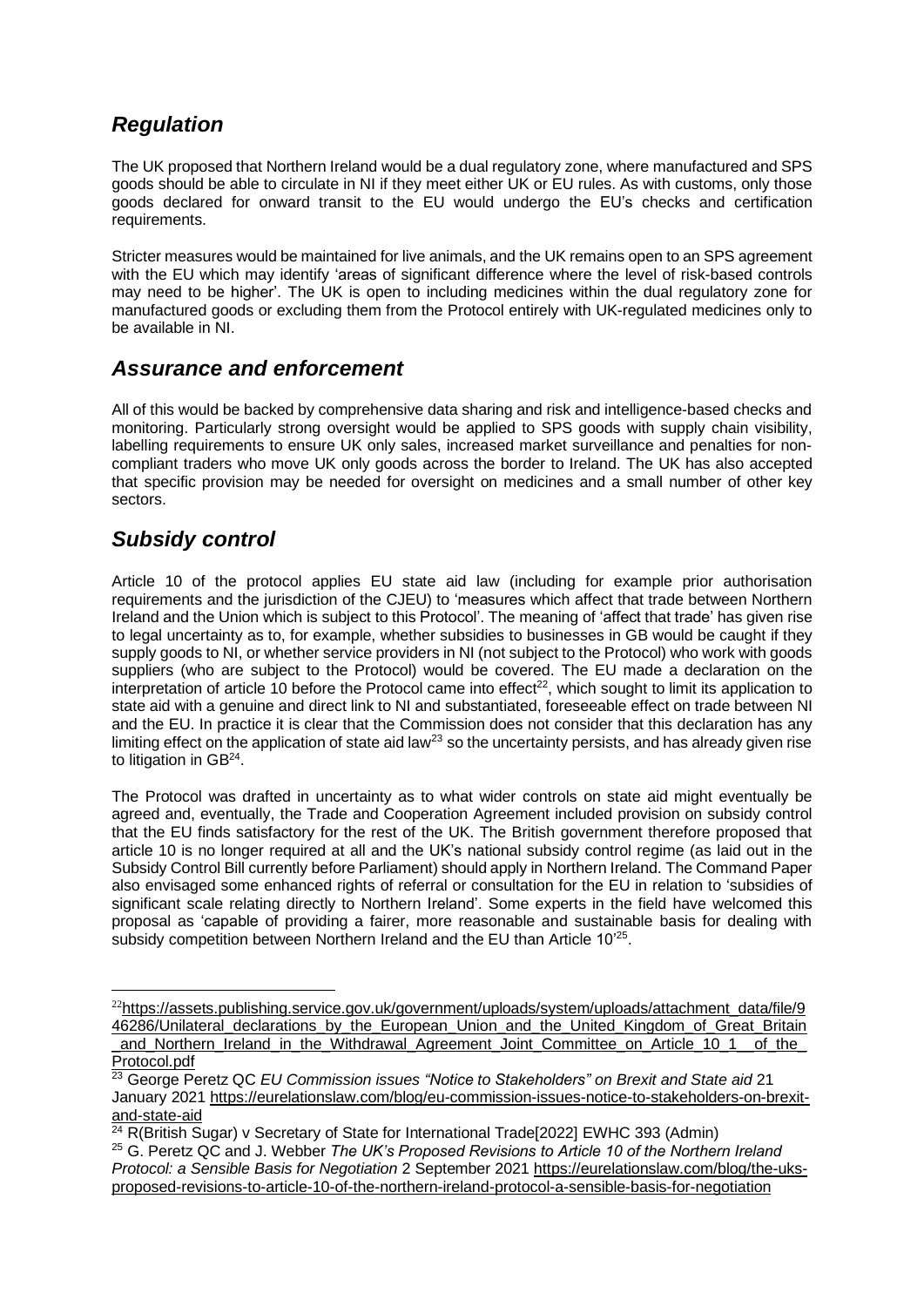#### *Governance*

The UK considers that the imbalance in the institutional structure of the protocol has created an adversarial setting for any problems that arise and increased tensions and divisions in NI and between NI and GB. The Command Paper proposed a 'return to a normal treaty framework' with disputes managed through consultations and, ultimately, international arbitration. While not explicitly stated in the Command Paper, the UK intention appears to be to remove direct application of EU law in NI, such that the CJEU would have no basis on which to claim jurisdiction. However the Command Paper proposes no change to the continuation of NI in the EU's single energy market so continuation of CJEU jurisdiction may have been accepted in that area at least.

### *Consultation with NI bodies*

The UK calls for greater consultation with NI bodies on EU laws that will be 'applied or replicated' in NI. This could be, and arguably always should have been, accommodated through the institutions of the GFA, which were intended to support cooperation between NI and Ireland and between the British and Irish governments, including on matters concerning the EU.

To allow for changes to the protocol to be negotiated, the UK proposed a standstill period with immediate effect during which all grace periods would be maintained and legal actions and processes frozen. The EU duly put its infringement actions on hold and the UK ceased further implementation of the Protocol<sup>26</sup>. Ministers in Northern Ireland attempted to take this further and cease the checks on goods from GB that were being carried out, but the order by then-agriculture minister Edwin Poots was suspended by the High Court in NI, pending a full judicial review of its legality<sup>27</sup>.

# **EU proposals**

In October 2021 the EU responded to the Command Paper with proposals that adhere closely to the current provisions of the Protocol, and broaden some of the simplifications and facilitations, albeit in ways that will likely require more derogations from EU laws than it has previously been willing to contemplate. It published four 'non-papers'<sup>28</sup> and some supporting press material and fact sheets. The Commission accepts in the papers that there have been 'difficulties' in Northern Ireland, but attributes these to 'Brexit' rather than to the operation of the Protocol. It rules out amendments to or renegotiation of the Protocol. Its specific proposals are described in the following sections.

# *Customs*

The non-paper on customs (European Commission 2021b) proposed an extension of the scope of traders and goods that could qualify as 'not at risk'. Although not expressly set out in the non-paper, the fact sheet of 'examples' indicate that the extension would include allowing GB based traders to register for the trusted trader scheme, without having to have an establishment in NI, and amending the definition of 'commercial processing' to allow more small manufacturing businesses to be excluded from it, and thus able to class their imported materials as not at risk.

All imports would still need to be covered by a customs declaration and a safety and security declaration but the non-paper goes on to propose the elimination of some fields in the customs declaration forms. According to the accompanying press briefing, this would be expected to result in a 50% reduction in paperwork, but this is as measured against what would be required under full implementation (upon

<sup>&</sup>lt;sup>26</sup> As confirmed by Lord Frost in his statement to the House of Lords in September 2021 [https://questions-statements.parliament.uk/written-statements/detail/2021-09-06/hlws257?](https://questions-statements.parliament.uk/written-statements/detail/2021-09-06/hlws257)

<sup>27</sup> *Judge suspends Poots' order to end Irish Sea border checks*, Belfast Telegraph, 4 February 2022 [https://www.belfasttelegraph.co.uk/news/northern-ireland/judge-suspends-poots-order-to-end-irish](https://www.belfasttelegraph.co.uk/news/northern-ireland/judge-suspends-poots-order-to-end-irish-sea-border-checks-41313003.html)[sea-border-checks-41313003.html](https://www.belfasttelegraph.co.uk/news/northern-ireland/judge-suspends-poots-order-to-end-irish-sea-border-checks-41313003.html)

 $^{28}$  A non-paper is a document published for discussion purposes that is not intended to be binding.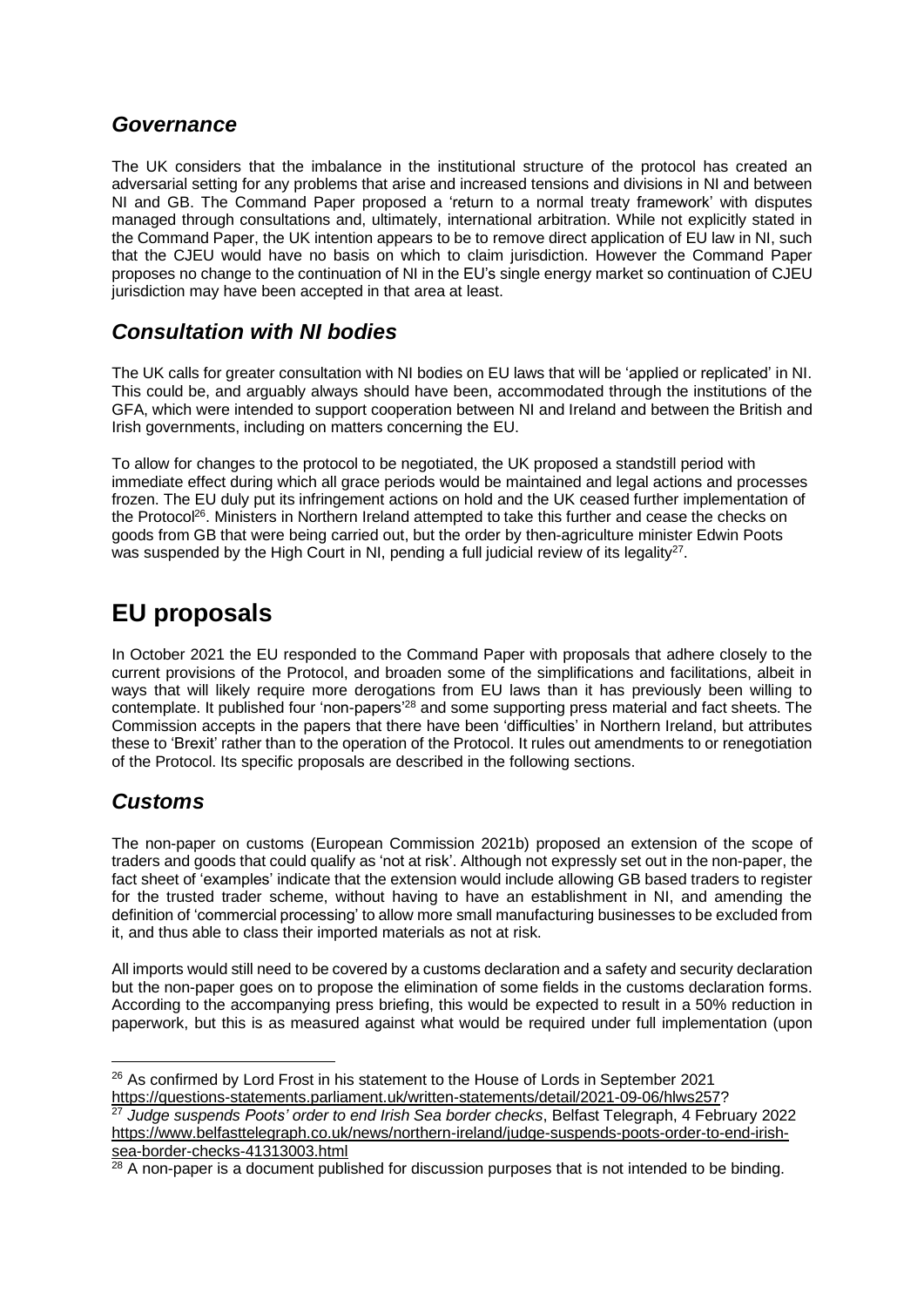which the EU offer is conditional) and refers to the reduction in fields to be completed in each form, rather than the number of forms. It is also understood that the 'commodity code' field, which can be the most onerous for small businesses to complete, will be retained.

The non-paper also proposed allowing supermarkets and large national retailers to complete their customs declarations on an aggregate monthly basis, rather than filing a declaration for each transaction. In practice, the UK's Trader Support Service already makes this facilitation (known in the UK as EIDR<sup>29</sup>) available to traders who use TSS to complete customs. The non-paper did not address the issue that has arisen in respect of goods such as steel that are subject to EU trade remedies.<sup>30</sup> By operation of the 'at risk' test and the EU's latest trade remedy measures, importers of steel to NI have been left without access to either a UK or EU quota, and must pay high tariffs to access affected goods.

There were no proposals on parcels. VAT was mentioned as a consideration, but no new facilitations were put forward.

#### *SPS*

The non-paper on food and agriculture or 'SPS' issues (European Commission 2021c) proposes 'genuine simplification of processes and procedures for a significant range of goods destined solely for sale to end consumers in retail shops in Northern Ireland'. The accompanying press statement claimed that this would result in an 80% reduction in identity and physical checks. As with customs, although not expressly stated, this is as against what would have been required under full, strict implementation. The Commission remains firmly of the view that there can be no elimination of checks, even on goods known to be intended for the NI market only.

In substance, the non-paper proposes that authorised importers in NI, bringing SPS goods originating from EU-listed establishments in GB<sup>31</sup> would not require a certificate for every item in a load. Instead, a single certificate to cover an entire load could be accepted, with detailed documentation for each product to be made available for inspection electronically. Full, individual certification would still be required for banned and restricted goods, such as sausages and chilled meats and a number of specialist goods such as organic produce. The proposal strictly applies strictly to goods for sale direct to consumers only: 'movements of SPS goods to other operators of the food chain such as farmers or other food processors in Northern Ireland would be excluded'. It would also only apply to 'end products produced from primary products originating in the UK in accordance with the EU-UK Trade and Cooperation Agreement or coming from the EU'. This would exclude from the simplifications any food products that include ingredients from outside of GB or the EU, and onward distribution from GB of imported goods like meat from New Zealand or fresh vegetables from Kenya.

The proposal on banned meats would allow the import into NI of chilled meat products, such as sausages, on condition that they are individually certified and that GB aligns to EU laws in respect of the production of such items.

Overall, the offer would exclude many NI businesses that rely on SPS goods from GB, and would exclude goods from producers in GB that only wish to serve the UK market and do not wish to undergo the process of becoming EU-listed. It does not cover the non-SPS rules that also form barriers to the entry of food and agricultural goods into NI. It does not address issues with pets, seed potatoes, organic goods or oak trees some of which remain outright banned or at least still required to be individually certified.

The Commission expressly states that the scope of any solution must be based on changes to supply chains that have already happened or are in progress – so it has no expectation of reversing any diversion that has already occurred. This seems likely to both add complexity, with further differentiation of goods based on the effect the Protocol has had on them, and to exclude from facilitations goods that

<sup>29</sup> Entry in the Declarant's Records.

<sup>30</sup> *Factory closure warning over NI steel import tariffs* RTE 15 January 2021

<https://www.rte.ie/news/2021/0115/1190022-northern-ireland-steel/>

 $31$  I.e. those that have been accepted by the EU as meeting its requirements for exporting to the single market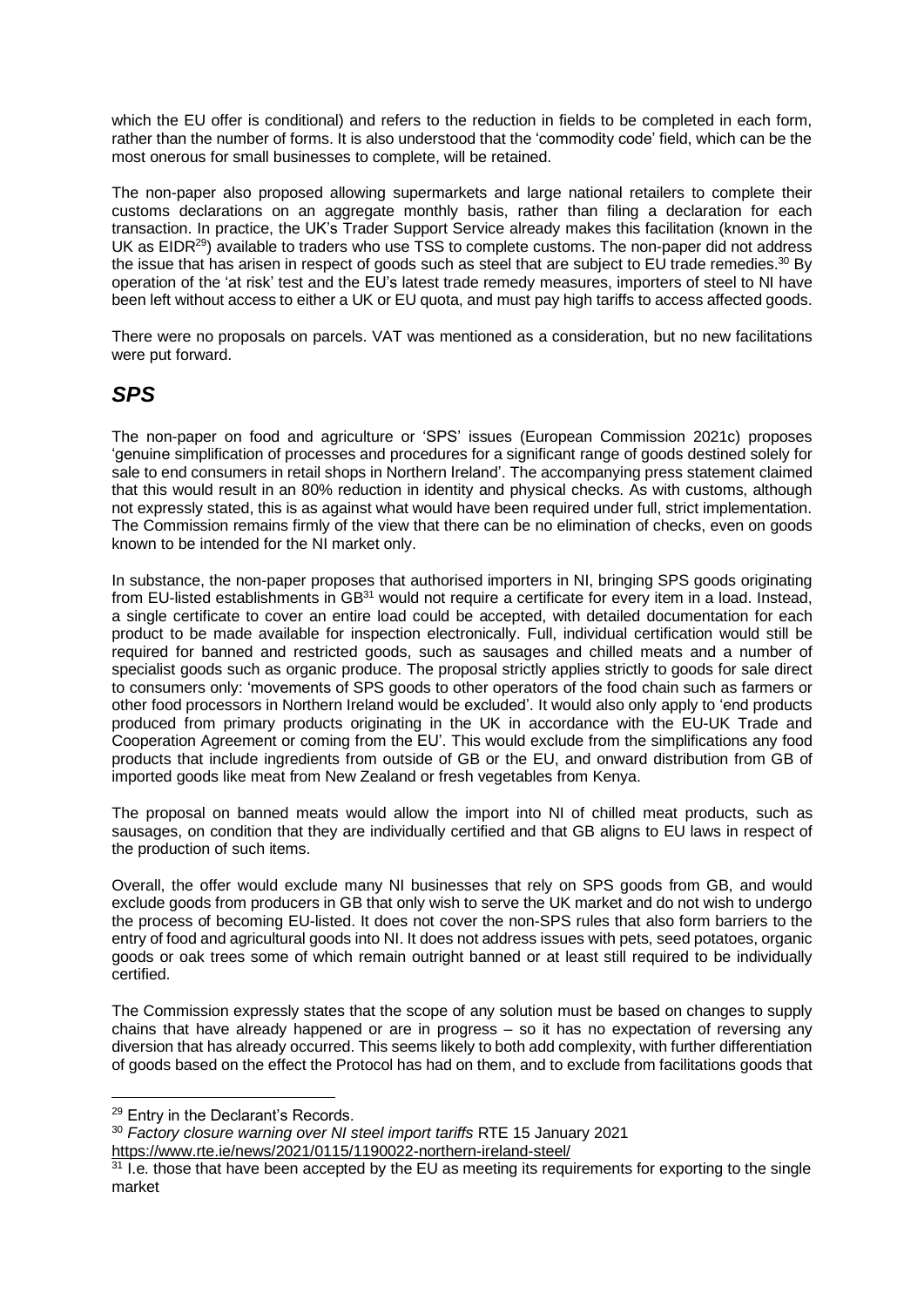have been hardest hit, and therefore subject to diversion already, thus targeting solutions inversely to where the need is.

### *Medicines*

At present under the Protocol, medicines placed on the market in NI must be covered by a valid marketing authorisation issued either by the Commission (for EU-wide authorisations) or by the MHRA<sup>32</sup> applying EU legislation. Importers of medicine to NI from GB require an importer authorisation and would need to carry out batch testing in NI on consignments from GB.

The grace period (originally due to end in December 2021) allowed batch testing and manufacturing to continue in GB, otherwise medicines brought to NI from GB would have had to be subject to compliance activity at locations in NI.

In the non-paper on medicines (European Commission 2021d), the EU offered to allow authorisations by the MHRA for NI, based on EU law, to continue. Compliance and testing in GB for medicines to be supplied to NI would also continue on condition that the UK fully applies the relevant EU legislation, covering quality, safety, efficacy, pharmacovigilance and batch testing and release. Strict labelling would be required to ensure medicines that enter NI under this regime are not supplied onward within the single market. As the UK has not diverged from EU law in this area, this would mean additional labelling requirements for the supply of medicines to NI but it is intended that the same pack of medicines could be supplied across the whole UK market.

Medicines that must be centrally authorised by the European Medicines Agency (such as new cancer drugs) could be authorised by the MHRA only on a temporary basis until the EMA had decided whether or not to issue an authorisation.

The EU's position would mean that manufacturers that wish to supply NI and GB would need two licences, albeit in most cases both could be issued by the MHRA. If UK and EU regulation diverges such that the substantive requirements for licences change (in addition to extra labelling and so on) this could become an even more serious barrier to NI's access to UK wide healthcare supply chains. If the UK changes national laws on new medicines and this leads to medicines being available that are not yet authorised under EU rules, or if the UK recognises authorisations from other countries not recognised by the EU, such medicines would not be allowed for sale in NI.

The EU has proceeded unilaterally to change its own laws to implement these proposals $^{33}$ .

The proposals in the non-paper do not include veterinary medicine or medical devices<sup>34</sup>, and there were no proposals for other manufactured goods.

### *Engagement*

In the non-paper on Engagement with Northern Ireland Stakeholders and Authorities (European Commission 2021a), the Commission reports that following discussions with businesses, civic society groups and public authorities, there is 'a real interest in Northern Ireland for greater transparency and for [EU] measures to take account of implications for Northern Ireland'. It proposes improving transparency on EU laws applicable in NI with a new website, participation of structured groups of experts in the JCWG, publication of minutes of the JCWG, 'structured dialogue' between NI

<sup>&</sup>lt;sup>32</sup> The Medicines and Healthcare Regulation Authority, the UK's medicines regulator

<sup>&</sup>lt;sup>33</sup> Directive of the European Parliament and of the Council amending Directives 2001/20/EC and 2001/83/EC as regards derogations from certain obligations concerning certain medicinal products for human use made available in the United Kingdom in respect of Northern Ireland and in Cyprus, Ireland and Malta

<sup>&</sup>lt;sup>34</sup> In respect of which concerns have already arisen: Belfast Telegraph 12 April 2022 Covid-19: *Concern over potential shortages as EU rules on tests reportedly set to replace UK law in Northern Ireland* [https://www.belfasttelegraph.co.uk/news/health/coronavirus/covid-19-concern-over-potential](https://www.belfasttelegraph.co.uk/news/health/coronavirus/covid-19-concern-over-potential-shortages-as-eu-rules-on-tests-reportedly-set-to-replace-uk-law-in-northern-ireland-41545399.html)[shortages-as-eu-rules-on-tests-reportedly-set-to-replace-uk-law-in-northern-ireland-41545399.html](https://www.belfasttelegraph.co.uk/news/health/coronavirus/covid-19-concern-over-potential-shortages-as-eu-rules-on-tests-reportedly-set-to-replace-uk-law-in-northern-ireland-41545399.html)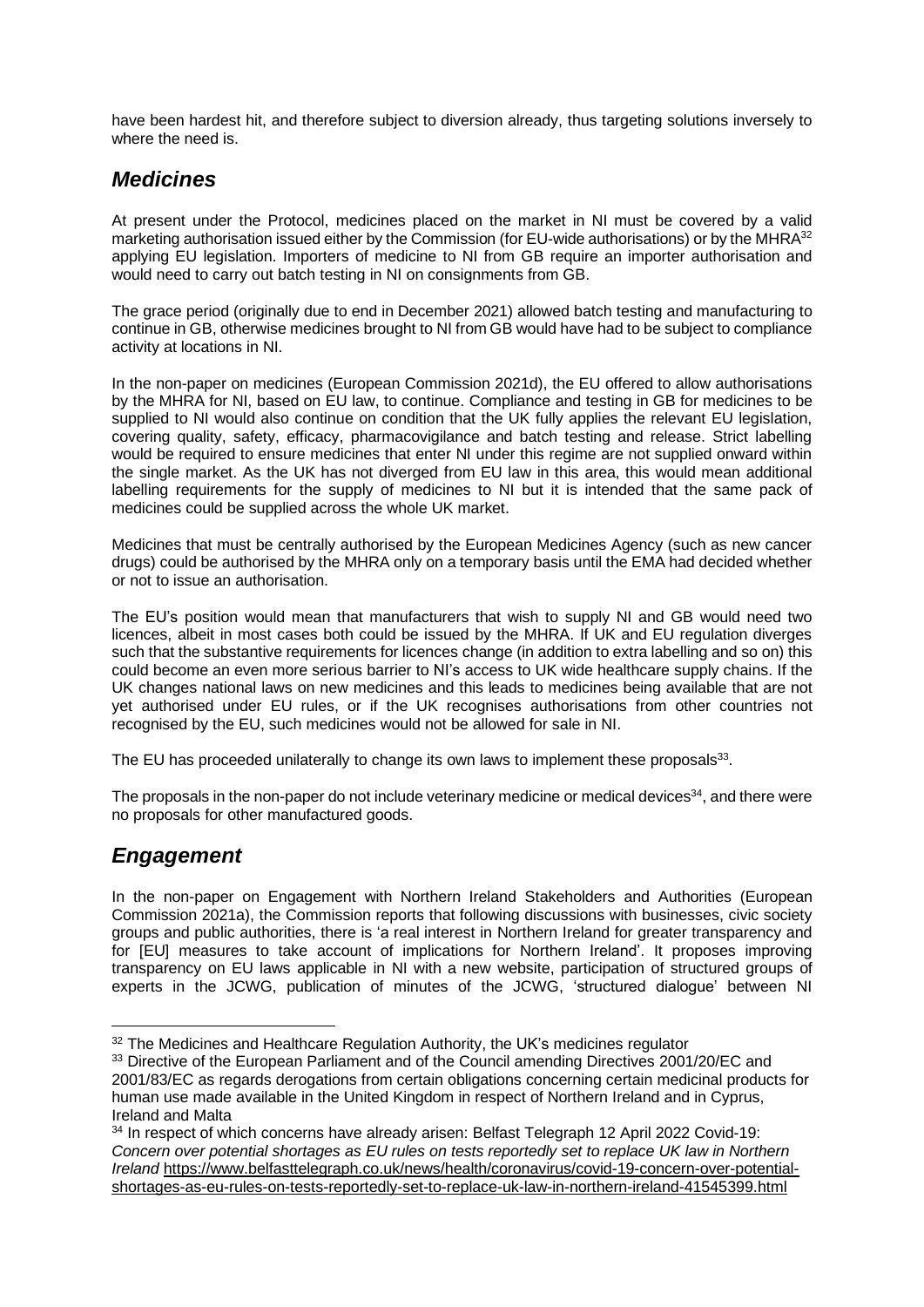'stakeholders' and EU and UK authorities and with Protocol committees, and stronger links between the Northern Ireland Assembly and the EU-UK Parliamentary Partnership Assembly.

The engagement proposals seem underpowered, given the political frictions the Protocol has already caused. The Commission was able to proceed with unilateral changes to its laws in the vital area of medicines, without the agreement of the UK government or consultation with devolved institutions in NI, indicating that a new website and some stakeholder committees will fall short of the level of transparency and accountability that people in NI can reasonably expect.

In summary, despite the offered facilitations, and even changes to EU regulations to deliver them, the Commission remains firmly of the view that the existing framework must continue and consumers and businesses in NI should adapt away from goods that originate in GB. Even where provision is offered for the continuation of goods supply from GB, such as in food and medicines, this is stated to be conditional on the UK maintaining alignment with EU rules in the affected areas.

# **Critical assessment of proposals**

As the intentions of the UK and the EU (as reflected the recitals and provisions of the Protocol) include stability and peace in NI, including respecting the constitutional status of NI (as set out in the GFA) and its place in the UK internal market, their proposals should be assessed on the basis of whether they move towards those objectives.

## *Achieving the objectives of the Protocol*

The UK's proposals in the Command Paper have the great benefit of simplicity. As well as economic benefits for NI, this would largely solve the governance and engagement issues, partly because there would be so much less to govern and engage with.

It has been argued that the direction of travel on the EU's side is favourable to the UK<sup>35</sup>, and indeed in the non-papers the Commission offered concessions that it had previously ruled out. But while the current default position persists, that NI is in the EU's single market for goods and subject to its customs regulations, with facilitations for UK goods, rather than the reverse, with NI in the UK single market and under UK customs regulation with certain protections for the EU, the economic and political costs for NI seem likely to persist.

The Commission cites evidence of business already orienting away from reliance on GB suppliers and increased trade between NI and Ireland as proof that full implementation of the protocol, subject to the latest offers, can and should proceed. It disregards, though, the point that just because it is possible to obtain goods from suppliers in the EU does not mean that it is efficient to do so or represents good value and meets consumer preferences. The EU proposals, or indeed any that entrench the current framework or drive it to full implementation, would add distortions and costs to businesses and consumers in NI.

The reliance on trusted trader schemes, for both fiscal and regulatory facilitations could have anticompetitive effects, with only supermarkets and larger retailers able to benefit and smaller retailers, wholesalers and manufacturers facing the greatest costs and distortions. Of 16,000 businesses in NI that purchase goods from GB, 15,000 are small or micro enterprises with fewer than 50 employees and so have limited capacity to complete checks or meet the qualification criteria for the facilitations that have been offered (HM Government 2021).

<sup>35</sup>See for example former UK Brexit negotiator Raoul Ruparel <https://twitter.com/RaoulRuparel/status/1517243953254391808>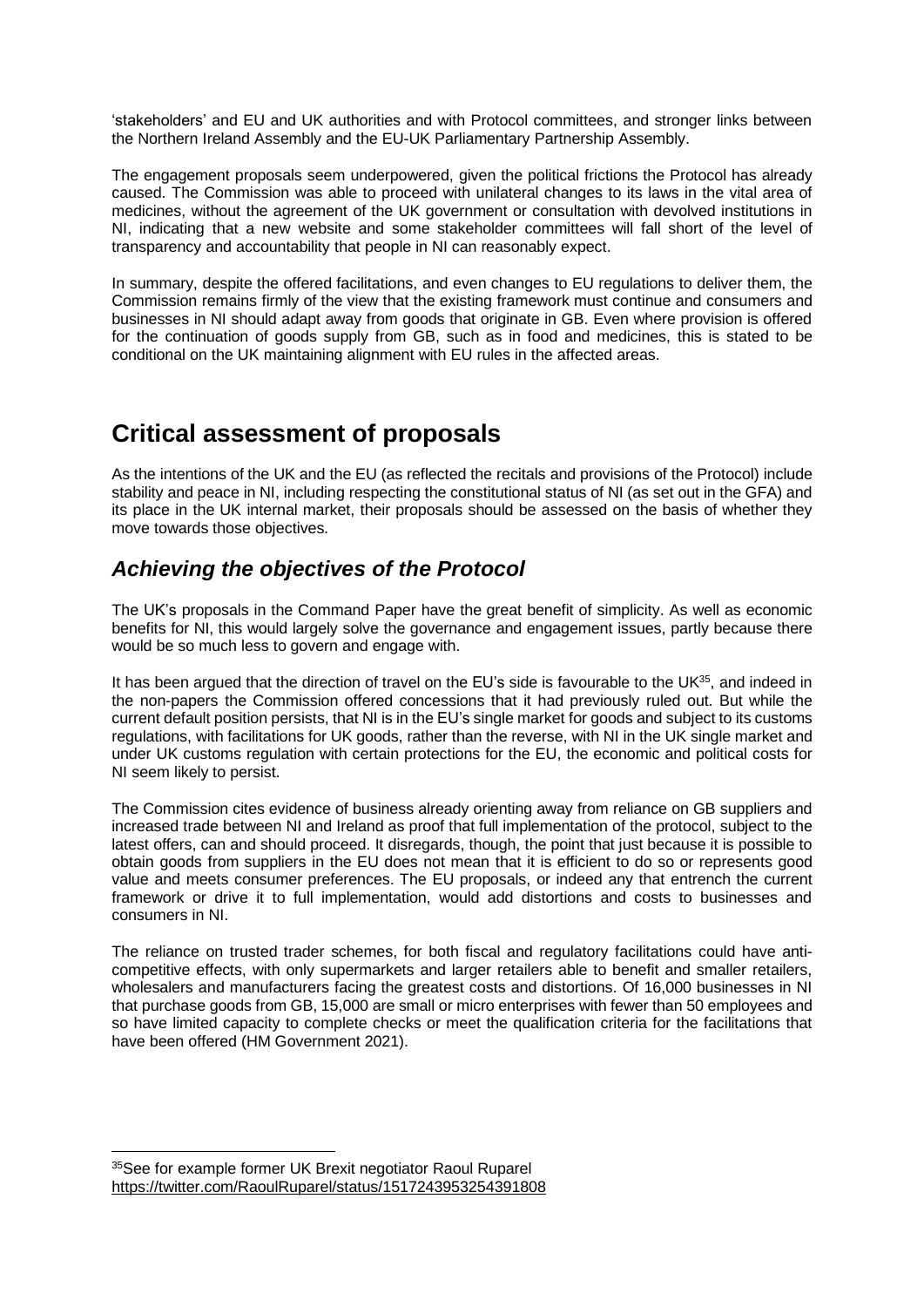The EU's position acknowledges, and even actively seeks, trade diversion on a scale that was not the intention of the parties. In effect, the Commission is admitting that the Protocol can only be made to work if there is massive diversion of trade, which is in some ways also an admission that it can't be made to work, given that its objectives included recognition of NI's place in the UK internal market and having as little impact as possible on the everyday life of communities in Northern Ireland. The presence of the article 16 safeguards on economic disturbance and diversion of trade also indicate that this was not the intention of the drafters of the Protocol when it was agreed.

It is notable that in its non-papers and associated materials, and even in its detailed audit, the Commission does not provide evidence of the perceived risks to the single market or customs union from incomplete implementation of the protocol actually materialising. There is no published evidence of goods intended for the NI market, or for processing in NI, finding their way to the market in Ireland or other member states. This suggests that, pursuant to its duty under article 6 of the Protocol, and in light of the stated objectives of the arrangement, the EU should be more open to fundamental reforms of the Protocol. Its rigidity brings into question whether averting risks to the single market is its priority, or if it is not in fact using the Protocol as leverage to procure regulatory alignment from the UK or in pursuit of other tactical priorities. Certainly, the EU would see the very fact of derogating so significantly from its border controls at one border of the single market as a loss to the integrity of the single market. Such risks could, however, be more proportionately addressed by actions on the EU side – such as by light checks on goods moving from Ireland to the rest of the EU, as suggested by Bennett and Vines (2022).

The UK's proposals are economically liberalising and, in many ways, represent a free market solution to the issue of the Irish border, showing high levels of openness to trade with the EU. To work in the interest of all British consumers, the recognition of EU regulation should be carried across into the rest of the UK, as outlined in *Changing the Rules - a unilateral approach to non-tariff barriers* (Hewson 2022). The fact that the government is pursuing this for part of the UK indicates that concerns that unilateral recognition might present risks to consumers is not a logical reason for withholding such recognition.

While some in the Unionist community may oppose retaining any parts of the Protocol, and would reject even the limited formalities associated with differentiated treatment of goods under the Command Paper proposals, nationalists should welcome the continued commitment to an absence of physical or administrative trade barriers between NI and Ireland. All communities would benefit from restoration of stable governance and free trade between GB and NI. This arrangement may even deliver the 'best of both worlds' outcome that the Protocol's supporters had originally hoped for.

# *Options*

The UK's proposals face the significant drawback that they require substantial rewriting of important parts of the Protocol, and the EU has rejected any amendments or renegotiation. This leaves the British government with the following options:

#### • **Unilaterally adopt the proposals in the Command Paper and reorient the infrastructure currently in place to put them into effect.**

Optimally this would not be entirely unilateral as the proposals assume cooperation with the Commission and member states, in particular Ireland, to allow the assurance and enforcement measures based on data sharing and market surveillance to work. However an uncooperative implementation would be a greater risk to the EU than to the UK, which may incentivise cooperation at some level. The north/south and east/west cooperation fora created by the Good Friday Agreement and so far neglected or frustrated by the Protocol, would be ideally suited as vehicles to operate such joint work. This approach could therefore not only protect but invigorate the institutions of the GFA.

Such an approach runs the risk of infringement action and retaliation by the EU.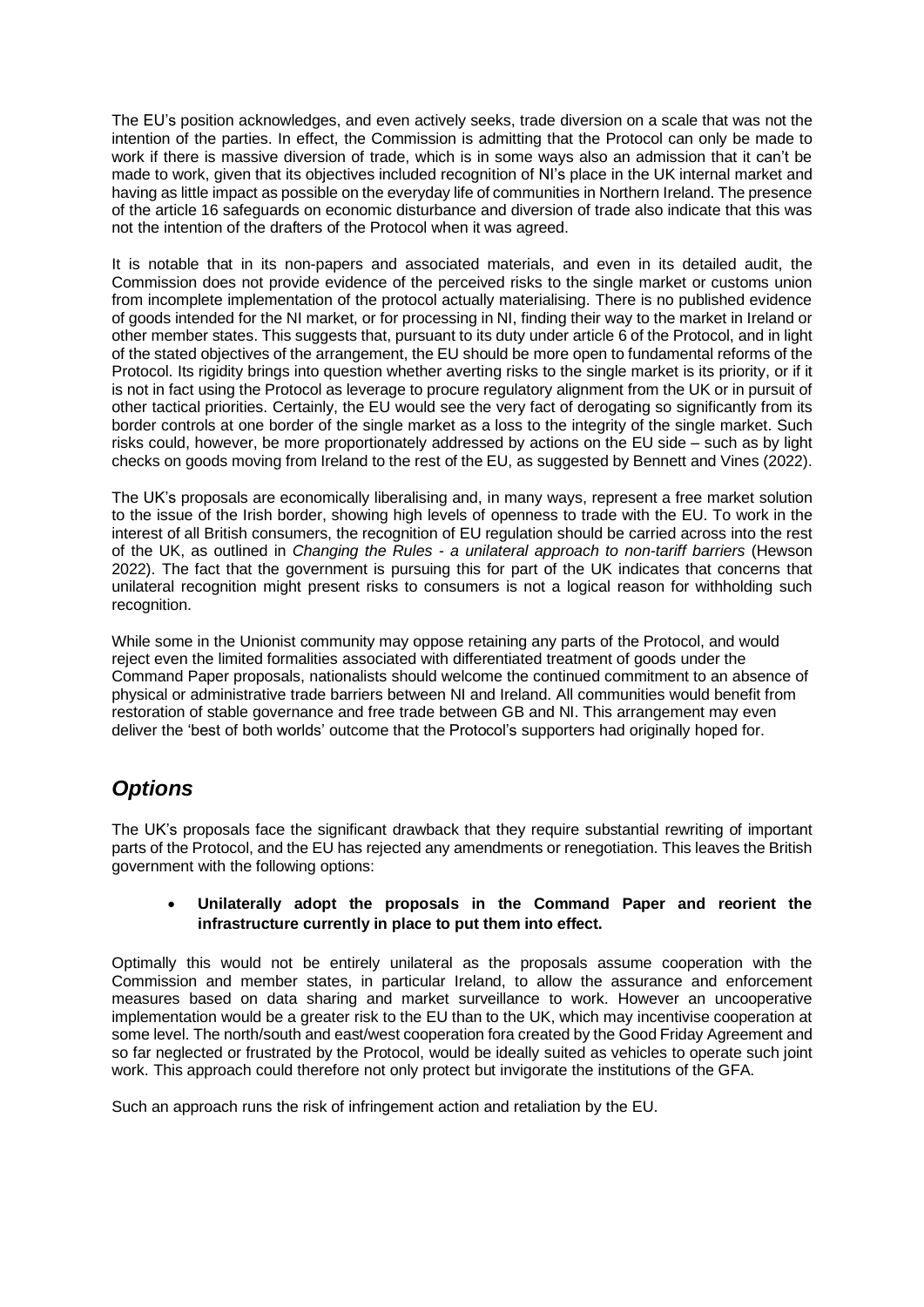#### • **Trigger article 16**

As described above, safeguard measures under article 16 would have to be on a temporary basis with the expectation of a return to full implementation when the triggering events had subsided. Yet, as shown by the economic data and the statements of the EU so far, diversion of trade and political disruption are built into the operation of the Protocol in practice, and there is no practical way for the economic and societal disruptions to subside in the absence of substantial changes. Action taken under article 16 could, however, become the new status quo, and develop into an agreed position, especially if it provided further assurance to the EU that unauthorised goods were not, in fact being smuggled into the single market via NI.

#### • **Negotiate based on the EU's proposals**

This would entail accepting that the general framework of the Protocol will remain as it currently stands, and trying to expand further the facilitations and simplifications offered by the EU. From a negotiating perspective, it may help to move the EU towards more concessions if Commission officials genuinely believe that the alternative would be unilateral actions by the UK, so this option and the first two are not mutually exclusive. However, the Commission's current proposals are not only limited, they are heavily conditioned in ways that the UK seems unlikely to be able to accept. Fully implementing the Protocol and then embedding the enhanced facilitations would leave consumers and businesses in NI in a worse position than they are at present.

#### • **Repudiate the Protocol entirely**

Some unionists in NI, concerned by the ruling of the Court of Appeal that part of the Act of Union had been 'subjugated' by different rules of trade in NI and GB, have called for the Protocol to be repudiated in its entirety, with no dual regulatory zone or differentiation of goods brought into the territory. This uncompromising view may be understandable from the perspective of Unionist politicians and voters who feel that they have been deceived by the national government, but it risks wasting an opportunity for a solution that respects the constitutional integrity of the UK and brings UK-wide economic advantages. It could also infringe parts of the Protocol that are not causing difficulties, without good reason.

#### • **Continue as it is, with ad hoc unilateral and agreed measures**

The outcome of the elections for the NI Assembly on 5 May 2022, has made further implementation of the Protocol, a key demand of the Commission, functionally very difficult for the British government to deliver. The elections left Sinn Fein as the largest single party, and the Unionist DUP has stated that it will not re-enter government in NI while the Protocol remains in place, so, because of the requirements for cross community coalition under the GFA, no devolved government in NI seems likely to be formed in the near future.

As well as making the administrative side of operating the Protocol more difficult, the absence of a functioning executive demonstrates how the Protocol has damaged the institutions of the GFA that it was expressly designed to protect. Continuation of the arrangement in its current, partial and contested, implementation will therefore prolong the political and legal uncertainty that people and businesses in NI are operating under, and the British government is justified in its position that it cannot allow this.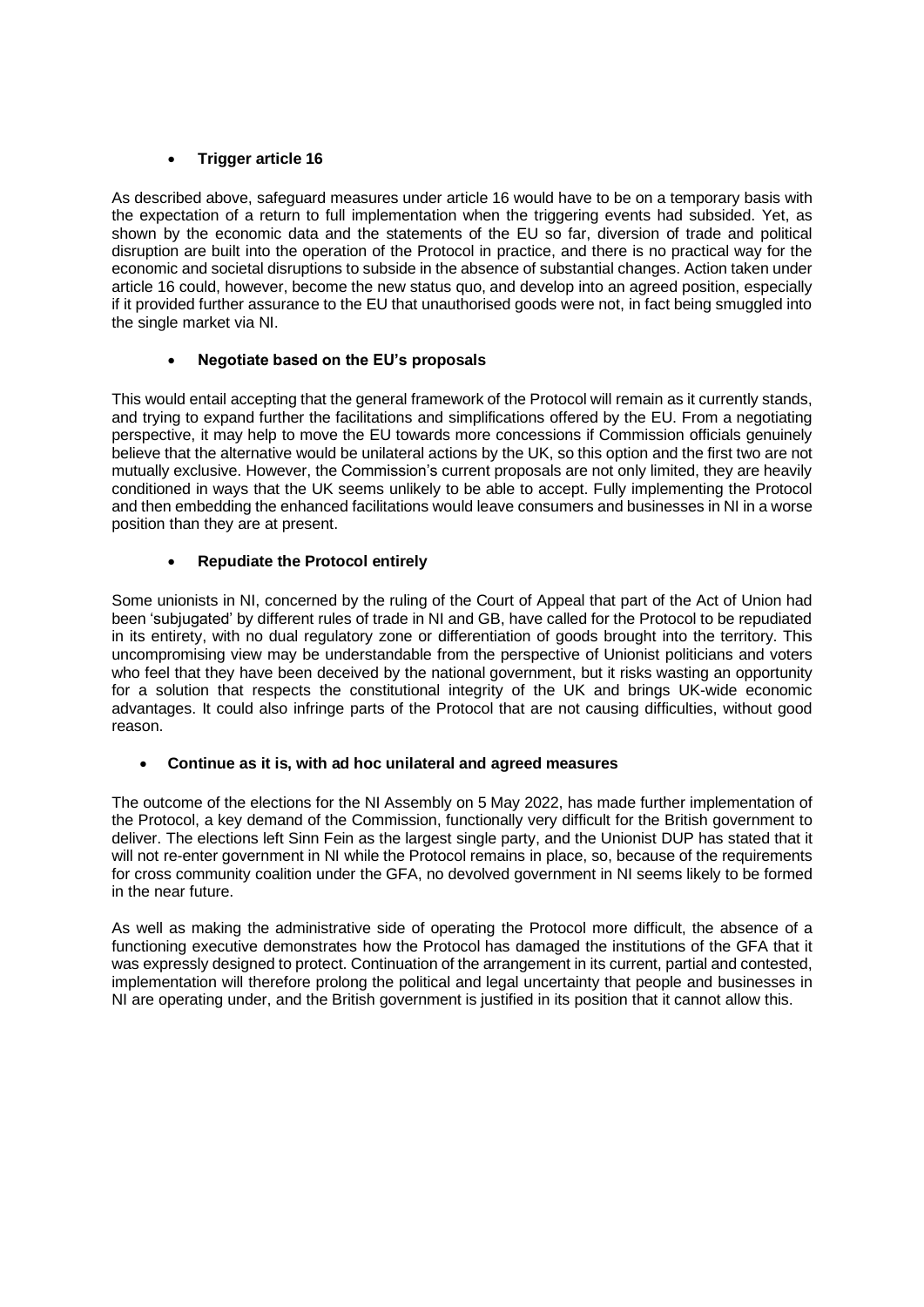### *Structural change*

A comprehensive legal analysis is beyond the scope of this briefing paper. It seems clear though that simply repeating that the UK entered into the Protocol voluntarily so should strictly observe its provisions, and even be precluded from using mechanisms allowing its suspension, cannot be the answer, morally or in law.

Equally, relying on negotiated solutions with the EU, based on accepting and mitigating the current legal and economic structure is flawed. There is little indication that the Commission is open to a negotiated solution that goes anywhere near far enough to address even the economic problems and still less to suggest any movement on the constitutional and political issues, which can only be addressed with structural changes to the default position under the Protocol. Any negotiated solution that does not respect Northern Ireland's place in the UK's legal order and internal market will continue to be unstable and undermine the GFA. A system that seeks to apply international trade rules, however attenuated, between two highly integrated parts of a national economy will cause economic burdens that need significant benefits to justify them. No such benefits have arisen or are likely to arise.

### **Conclusion**

The operation of the Protocol has caused economic and political disruption in Northern Ireland. The part of the Act of Union concerning trade has been subjugated and the institutions of the God Friday Agreement, across all three of its strands, are at a standstill.

The European Commission has criticised the United Kingdom for not providing evidence that the economic disruption outweighs the benefits of NI's position in the single market for goods. Such evidence at this stage could only be based on modelling, and analysis that has been carried out to date has indicated that no such 'best of both worlds' benefits are likely to materialise. At the same time, the Commission has failed to provide evidence of the potential harms that the Protocol is designed to prevent from its side, that is, unauthorised products being brought from GB to the single market via NI. Given the gaps in implementation that the Commission has identified, some evidence of leakage of unauthorised goods into Ireland might have been expected, if the Commission's fears are well founded, but to date there has been none.

In light of the harms to the NI economy, the British constitution, the GFA, and devolved government and society in NI, such harms surely need to be serious and to justify the continuation of the Protocol in its current form.

The EU should be open to renegotiating the Protocol without the UK needing to take unilateral steps, as it is not meeting the express objectives of the parties. The Protocol itself anticipated both action in response to economic and societal disturbances or diversion of trade (all of which are occurring) and future agreed settlements.

In the absence of agreement from the EU, the UK should consider unilateral action to protect the interests of the people in NI and the wider UK. The proposals for a dual regulatory zone set out in the Command Paper are economically liberalising and should be extended to the whole of the UK. As well as economic benefits from such openness, this would alleviate the concerns of Unionist parties about the constitutional position of NI, which may help to break political deadlock in the devolved institutions in NI.